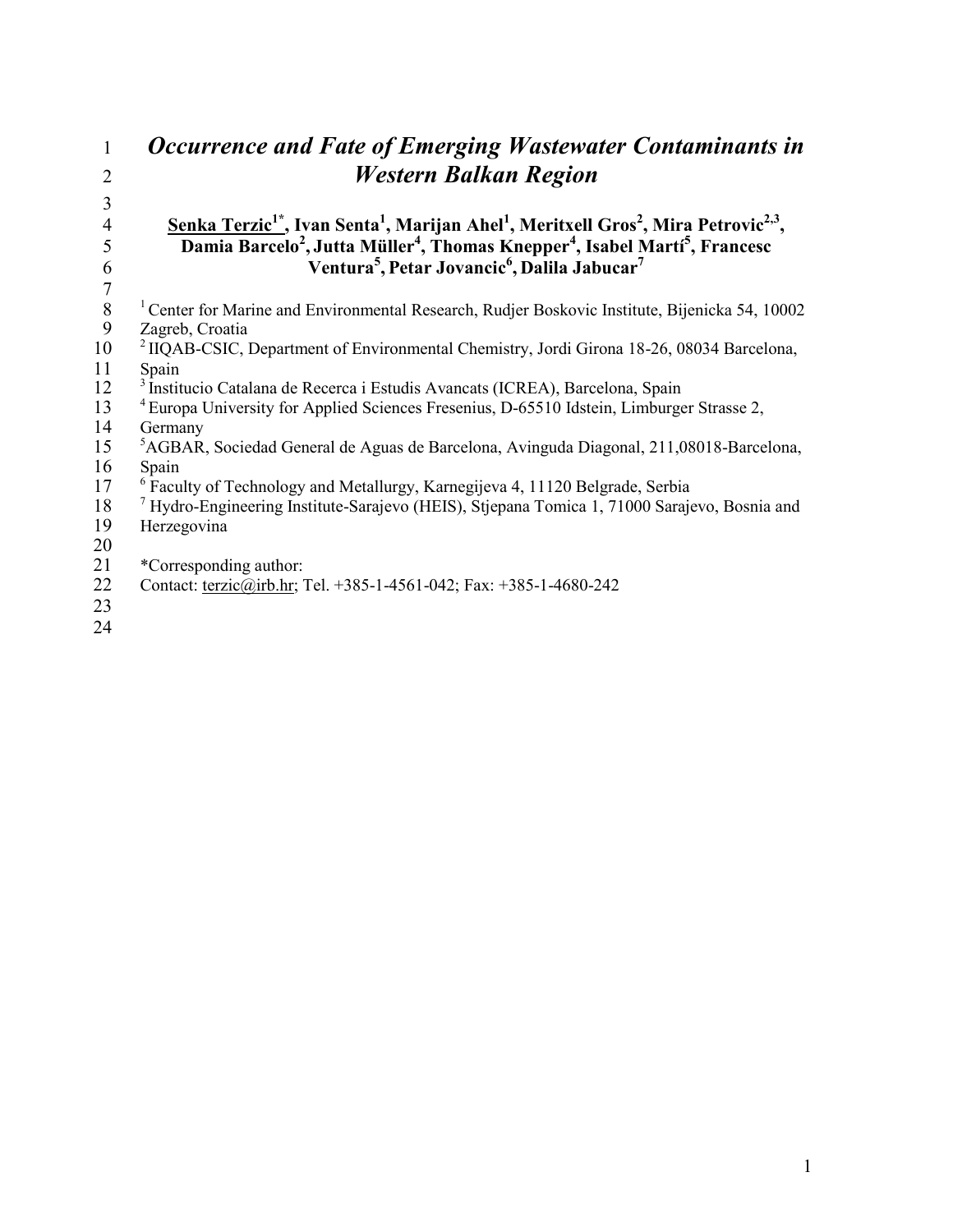#### **Abstract**

 There is a growing concern about possible ecotoxicological importance of various classes of emerging contaminants in wastewaters and receiving ambient waters. This paper reports on a comprehensive reconnaissance of more than seventy individual wastewater contaminants in the region of Western Balkan (Bosnia and Herzegovina, Croatia and Serbia), including some prominent classes of emerging contaminants such as pharmaceuticals and personal care products, surfactants and their degradation products, plasticizers, pesticides, insect repellents, and flame retardants. All determinations were carried out using a modern multiresidue analytical approach, based on the application of gas chromatographic and liquid chromatographic techniques coupled to mass spectrometric detection. The sampling strategy encompassed collection of primarily municipal wastewaters but wastewater effluents from some industries were also included. The results confirmed a widespread occurrence of the emerging contaminants in municipal wastewaters of the region with a great deal of similarities with the situation found in the Western Europe and USA. The most prominent contaminant classes, determined in municipal wastewaters, were those derived from aromatic surfactants, including linear alkylbenzene sulphonate (LAS) and alkylphenol polyethoxylates (APEO), with the concentrations in raw wastewater reaching into the mg/L range. All other contaminants were present in much lower concentrations, rarely exceeding few μg/L. The most abundant individual compounds belonged to several classes of 46 pharmaceuticals (antimicrobials, analgesics and antiinflammatories, B-blockers and lipid regulators) and personal care products (fragrances). Due to the rather poor wastewater management practices in WB countries, with less than 5 % of all wastewaters being biologically treated, most of the contaminants present in wastewaters reach ambient waters and may represent a significant environmental concern. Moreover, the results indicated that the conventional biological wastewater treatment using activated sludge is relatively inefficient for the removal of some classes of emerging contaminants.

 Keywords: emerging contaminants, pharmaceuticals, personal care products, surfactants, gas chomatography/mass spectrometry, liquid chromatography/tandem mass spectrometry, Western Balkan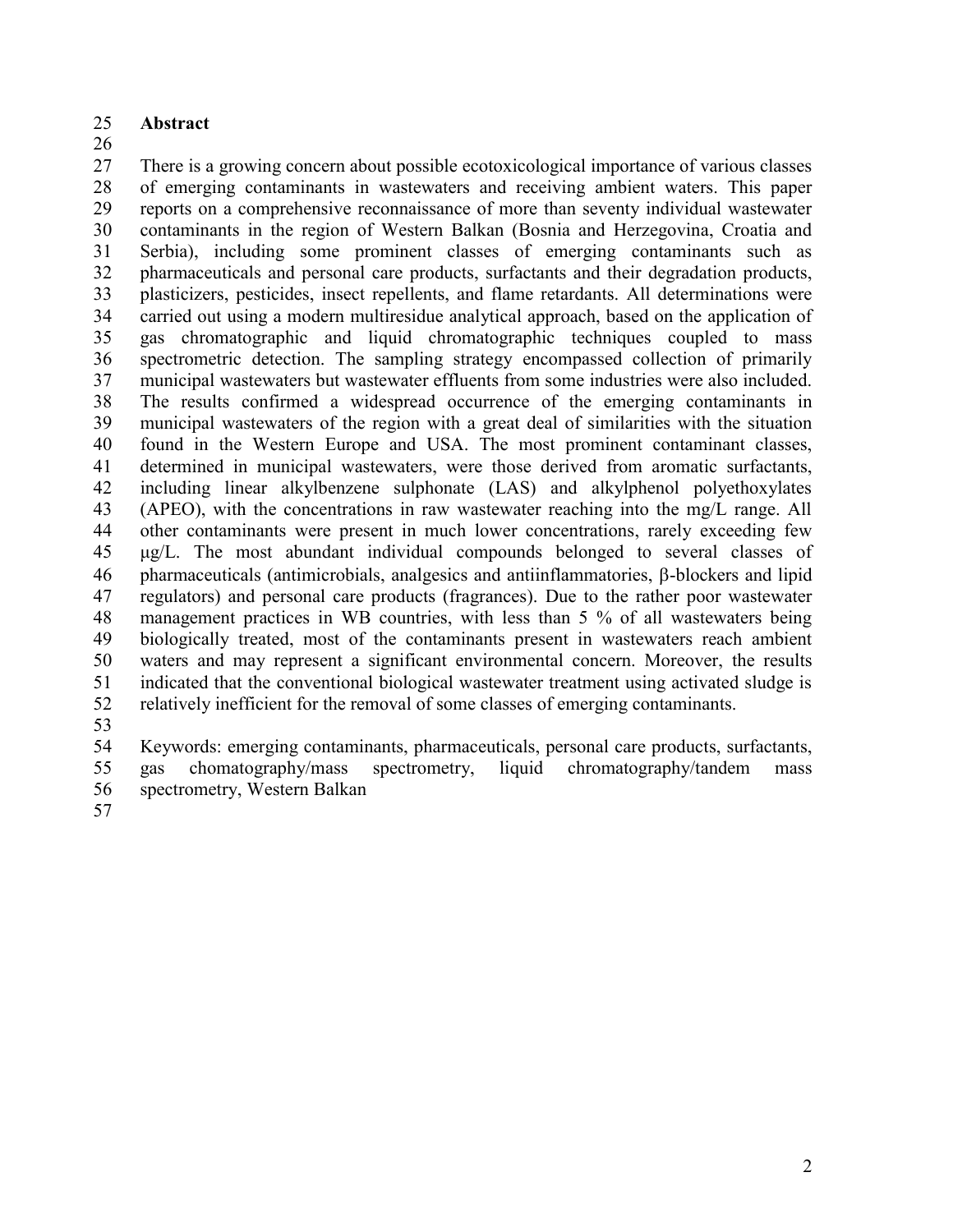Wastewaters represent one of the main routes of input of anthropogenic organic and inorganic contaminants into the environment. Due to their distinct differences in composition and related specific treatment requirements, domestic and industrial wastewaters in developed countries are often kept in separate wastewater collection and treatment systems, which allows a more efficient source control and specific pollutant mitigation strategies. In contrast, municipal wastewaters in the developing countries such as those of the Western Balkan (WB) region (Bosnia and Hercegovina, Croatia, and Serbia) are mainly of mixed type and include both, domestic and industrial wastewaters (Kastelan-Macan et al., 2006). Moreover, a vast majority of wastewaters in the WB countries is released to the environment either without any treatment or after being treated only mechanically. For example, only a small fraction (4.4 %) of the collected municipal wastewaters in Croatia receives a complete mechanical and biological treatment. As a consequence of such poor wastewater management practices in WB countries, organic load discharged into the receiving waters, is often very high and characterised by a rather complex chemical composition. Like in many other regions of the world, besides various types of law-regulated contaminant classes, wastewaters in WB countries contain a large number of various specific organic constituents for which environmental quality criteria are yet to be determined. In the last decade, a growing number of reports on the occurrence of unregulated anthropogenic compounds, frequently referred to as novel or emerging organic contaminants, expressed concern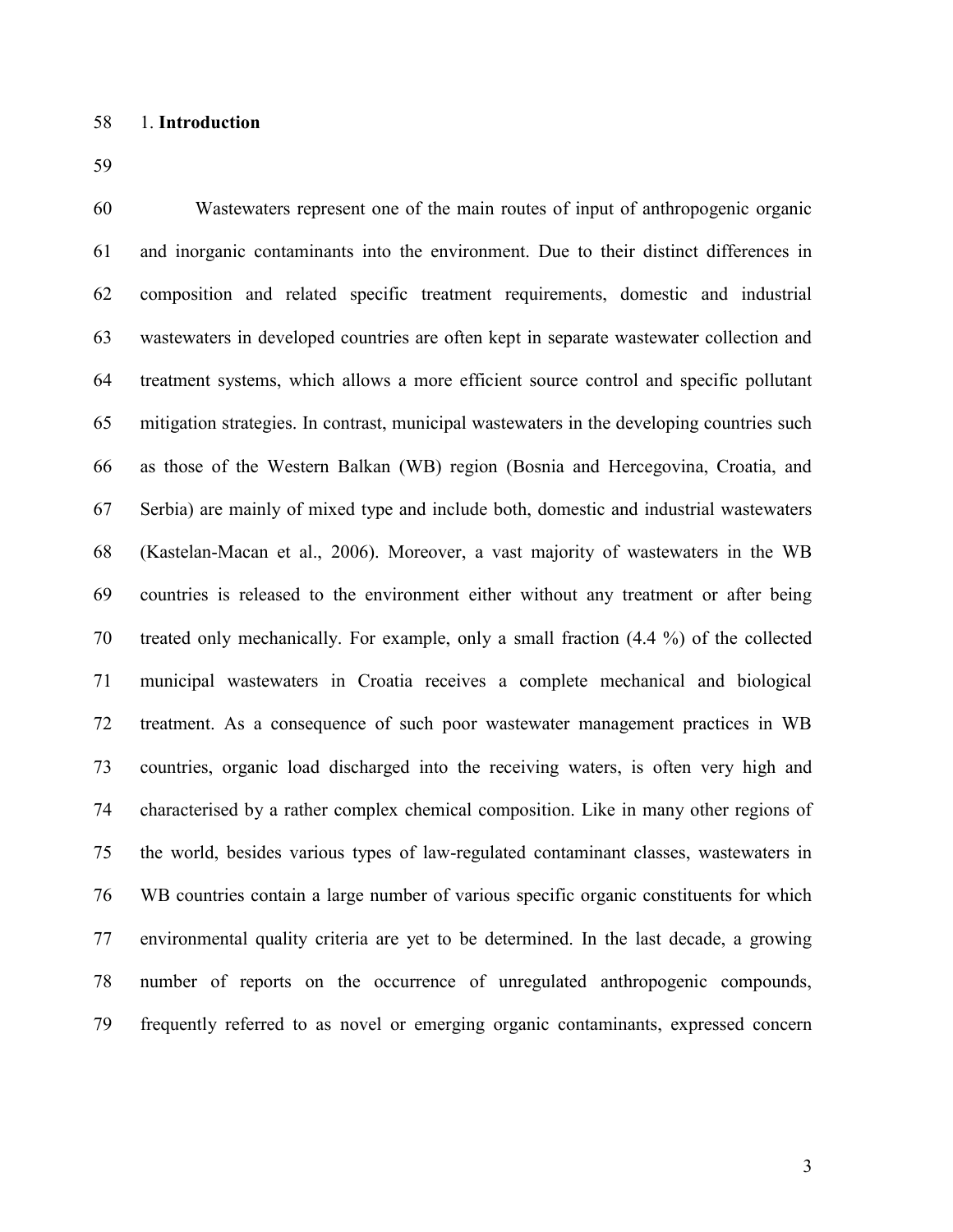about their possible undesirable effects in the environment (Daughton and Ternes, 1999; Daugton, 2004; Fent et al., 2006)

 The identification and determination of many previously undetected organic anthropogenic compounds in wastewaters, including a large number of pharmaceuticals and personal care products, has seen a dramatic progress in recent years along with a rapid development of new analytical techniques (Gros et al., 2006a; Gonzalez et al., 2007; Richardson, 2007). Several extensive national and multinational monitoring programs have been launched in the last few years in order to provide comprehensive reconnaissance of the occurrence of various pollutants, with a special emphasis on pharmaceuticals, hormones and other polar organic wastewater contaminants (Ternes, 1998; Kolpin et al., 2002; Reemtsma et al., 2006; Zuccato et al., 2006. All these studies confirmed the presence of complex mixtures of unregulated contaminants, having various origins, and raised concern about their potential interactive effects.

 In contrast to rapidly accumulating information on emerging contaminants in the USA and Western Europe, the data on the occurrence and fate of individual organic contaminants in countries of the WB region are very scarce and limited in terms of number of compounds measured and geographic distribution of the sampling points (Terzic and Ahel, 2006). An exception is study on surfactant-derived alkylphenolic compounds in Croatia, which indicated their widespread occurrence in municipal wastewaters (Kvestak et al., 1994). Pharmaceutical compounds are another class of emerging contaminants for which some initial results from Croatia were reported (Ahel and Jelicic, 2001; Jelicic and Ahel, 2003; Ahel et al., 2004). Among different compounds, identified during extensive GC/MS-analyses at the main landfill of the city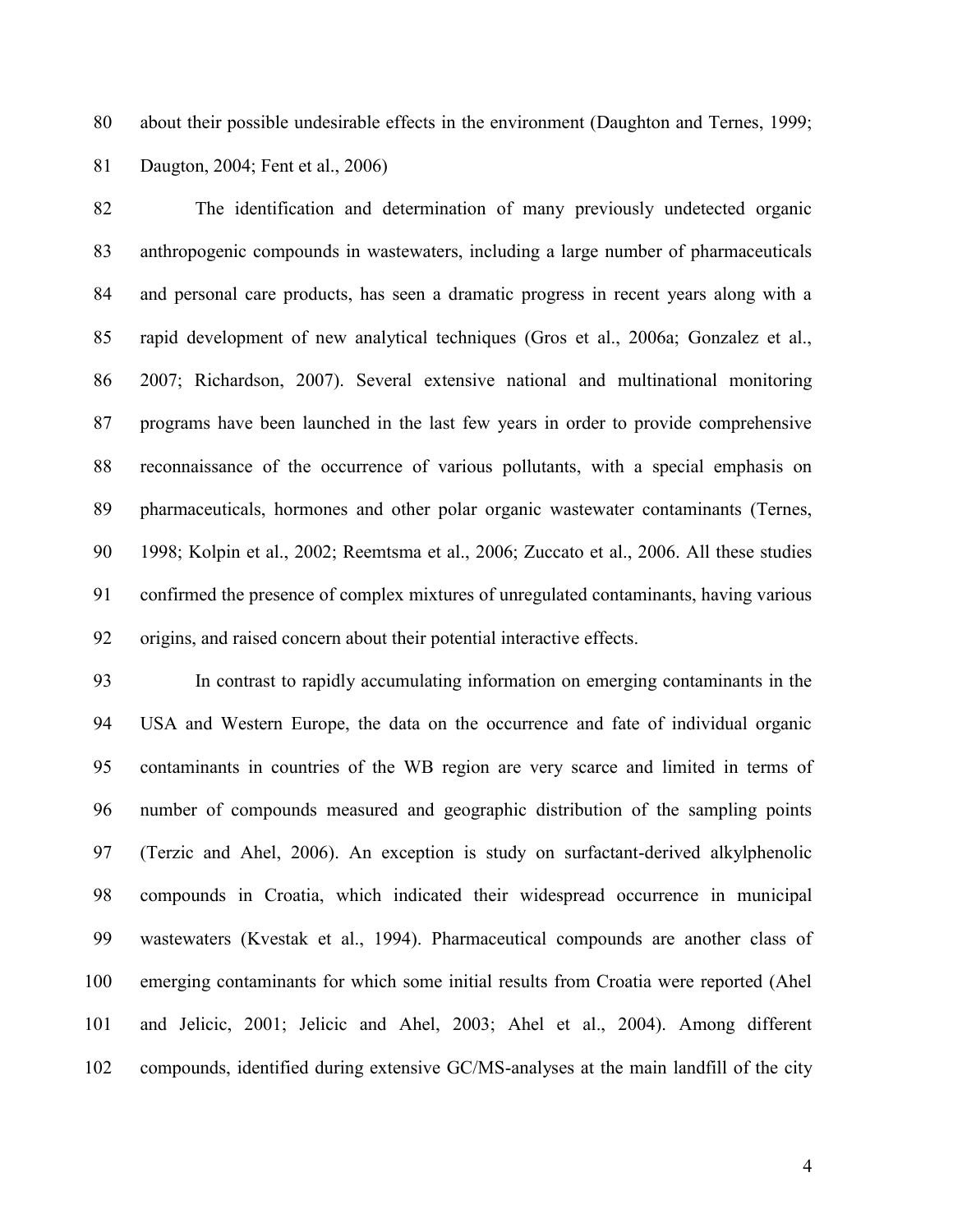of Zagreb, the over-the-counter analgesic propyphenazone and isopropylidene intermediates from the vitamin C production, were the most prominent individual contaminants in the landfill leachate and adjacent groundwater aquifer (Ahel et al., 1998). More recently, a comprehensive characterisation of the organic contaminants in the wastewater of the city of Zagreb, performed using an effects-directed analytical approach, showed a presence of numerous toxicants exhibiting either citotoxicity (measured as a loss of membrane integrity), estrogenicity as reflected by vitellogenin induction and 7-ethoxyresorufin-O-deethylase (EROD) activity in a culture of rainbow trout hepatocites (Grung et al., 2007).

 To the best of our knowledge, there are no reports in the open literature, documenting the occurrence of emerging contaminants in domestic and industrial wastewaters in Bosnia and Herzegovina and Serbia. Only scarce reports, focused mainly on the distribution of classical pollutants such as pesticides (Gasic et al., 2002) and petroleum hydrocarbons (Dalmacija et al., 2003) in soils and receiving surface waters can be found.

 Along these lines, this paper aims to fill the existing gap by providing for the first time a comprehensive report on the occurrence of a wide spectrum of individual organic wastewater contaminants in municipal and industrial wastewaters from the WB region, including various groups of emerging contaminants. Highly specific LC/MS/MS and GC/MS analyses were applied to determine the occurrence and behaviour of more than seventy individual organic trace contaminants in Croatian, Bosnian and Serbian wastewaters. The analytes included representatives of seven different classes of contaminants, including pharmaceuticals, surfactants, plasticizers, pesticides, repellents, flame retardants and fragrances.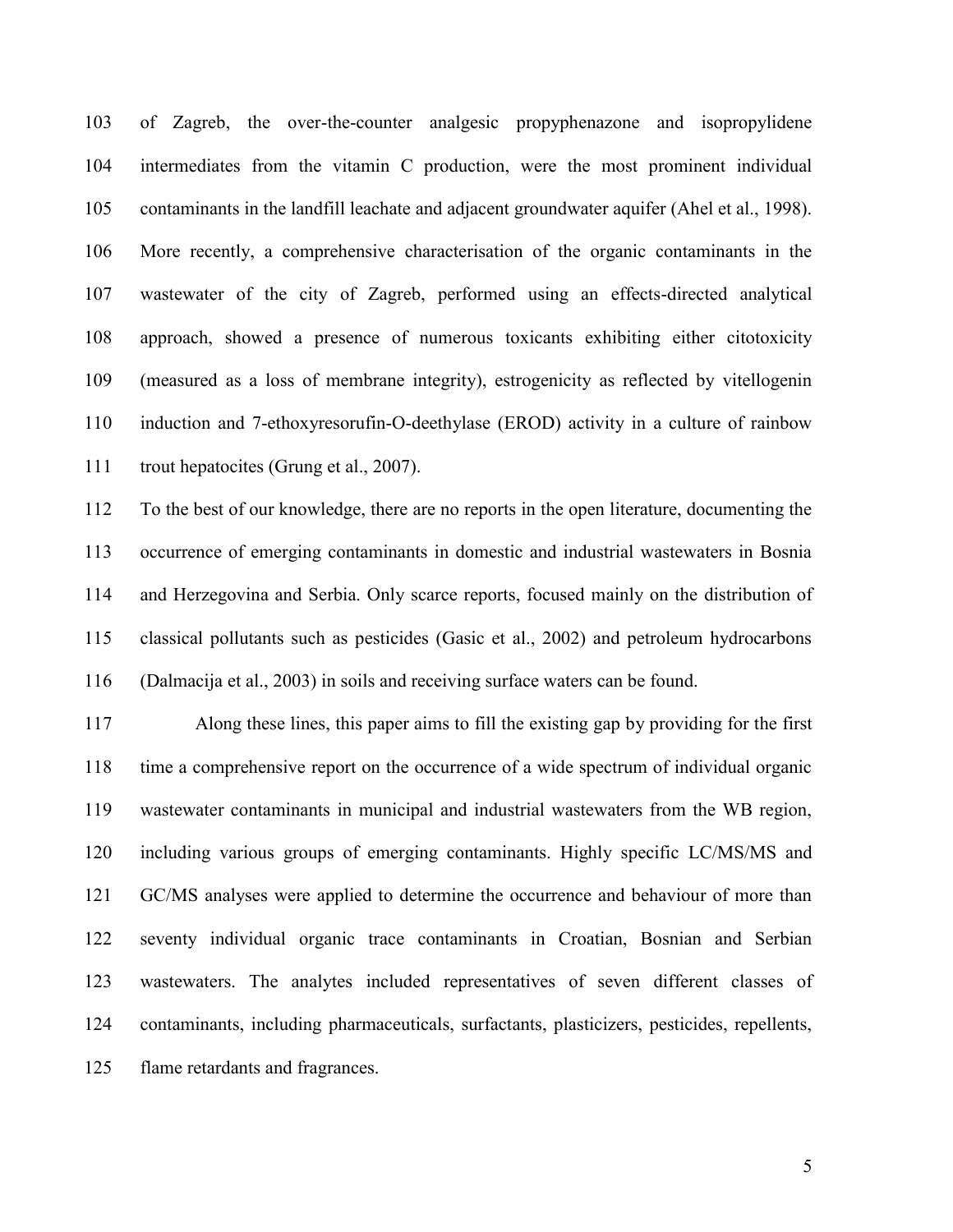**2. Experimental part**

- *2.1. Sampling sites*
- 

 Sampling was performed in autumn 2004 and spring 2005 in the framework of the EU FP6 project on "Reduction of environmental risks posed by emerging contaminants through advanced treatment of municipal and industrial wastes" (EMCO) and included two sampling campaigns in Croatia (16 locations), and one in Bosnia and Herzegovina (6 locations) and Serbia (7 locations) (Figure 1). The majority of samples from Bosnia and Serbia were untreated municipal and industrial wastewaters, while in Croatia, effluents from the existing wastewater treatment plants (WWTPs) were also collected, which allowed the assessment of the removal efficiencies for the most prominent classes of emerging contaminants. The list of samples analysed is given in Table 1. It should be stressed that only few WWTPs (Cakovec and Bjelovar) contained facilities for 24-hour flow-proportional composite sampling, while on some other locations (Rijeka, Split, Varaždin) composite samples were prepared by mixing grab samples, taken over a diurnal cycle. For all other locations, only grab samples were available.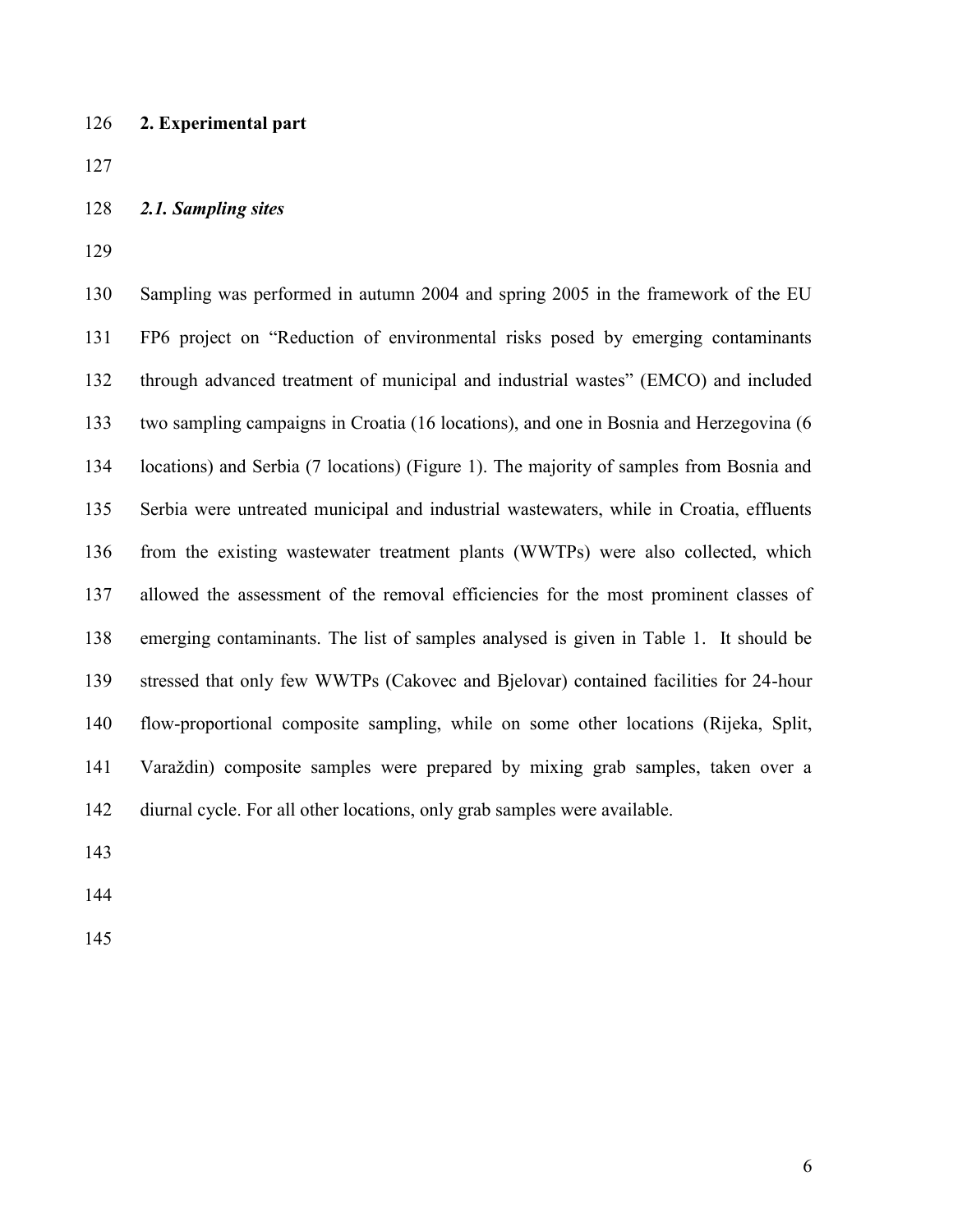#### *2.2. Sample pre-treatment and analysis*

 The collected samples were analysed for the presence of a wide spectrum of organic trace contaminants (Table 2). The main classes of target compounds included pharmaceuticals, surfactants, plasticizers, pesticides and fragrances and involved several analytical protocols for multi-residue analysis of different contaminant groups based on GC/MS and LC/MS techniques. Before further analysis, all wastewater samples were filtered through glass-fiber filters and thus represent only dissolved fraction.

 The enrichment of all analytes from the collected wastewater samples was performed by solid-phase extraction (SPE) following earlier developed analytical protocols (for references see Table 2). Surfactant residues were enriched on C<sup>18</sup> cartridges, while other target analytes were extracted using Oasis HLB cartridges. The Oasis extracts were divided into four identical aliquots and distributed to the participating laboratories for analyses on different groups of target contaminants. The following analytical methods were used for trace level quantification:

 *Surfactants.* The determination of surfactant residues included two major types of aromatic surfactants, anionic surfactants of linear alkylbenzene sulphonate (LAS) type and nonionic surfactants of alkylphenol polyethoxylate (APnEO) type. A special emphasis was on the comparatively persistent biotransformation products of APnEO (Ahel et al., 1994), including nonylphenol (NP) and nonylphenoxy carboxylic acids (NPnEC). The analyses of the parent NPEO were performed using HPLC with fluorescence detection (Ahel et al., 2000), while LC/MS technique was used for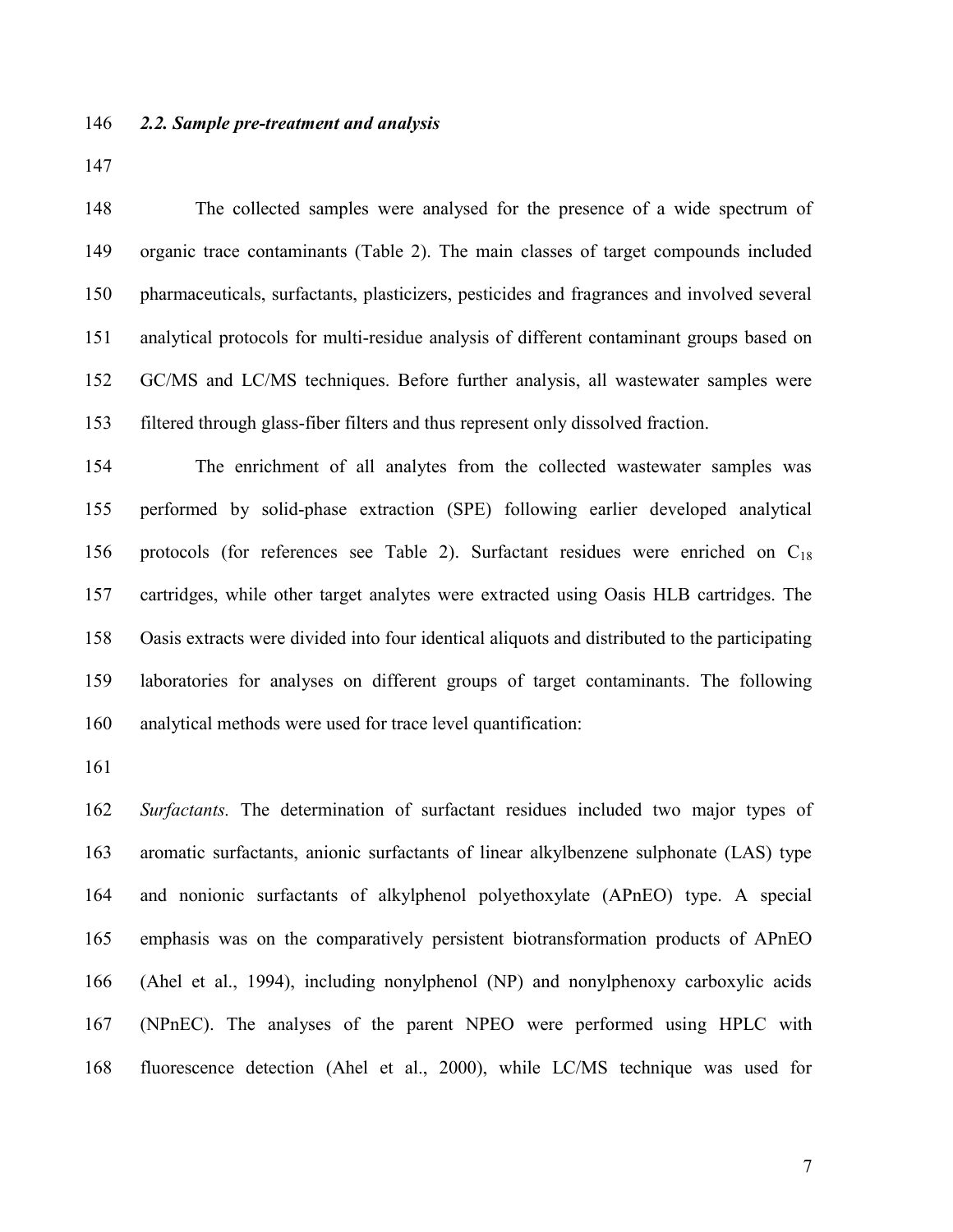| 169 | qualitative confirmation purposes. For LAS and NPEO biotransformation products,        |
|-----|----------------------------------------------------------------------------------------|
|     | 170 LC/MS/MS analytical procedures, based on electrospray ionisation in negative mode, |
| 171 | have been adopted (Di Corcia et al., 1999; Petrovic et al., 2003).                     |
| 172 |                                                                                        |
|     |                                                                                        |

 *Pharmaceuticals*. A multiresidue LC/MS/MS method for simultaneous determination of 3 classes of antimicrobials, including 6 sulfonamides, trimethoprim, 3 fluroquinolones and 5 macrolides was developed (Senta et al., submitted) using a modification of the method, originally proposed by Goebel et al (2004).

 Determination of all other pharmaceutical compounds was performed by multiresidue LC-MS-MS method developed by Gros et al. (2006b). This included a determination of trace level of 29 different pharmaceutical compounds, belonging to a wide range of different therapeutical classes.

 *Personal care products.* A GC-MS multiresidue method for the analysis of fragrances, including polycyclic musks (galaxolide, tonalide, traseolide, and HHCB lactone), nitro musks (musk xylene), amberonne and acetyl cedrene, was applied as described in details by Mitjans and Ventura (2005). Insect repellents, including DEET and Bayrepel were also determined using GC/MS technique (Knepper, 2004).

 *Other contaminants.* The plasticizer bisphenol A was determined along with other alkylphenolic compounds derived from APEO surfactants using the same electrospray LC/MS/MS method in negative ionization mode (Petrovic et al., 2003).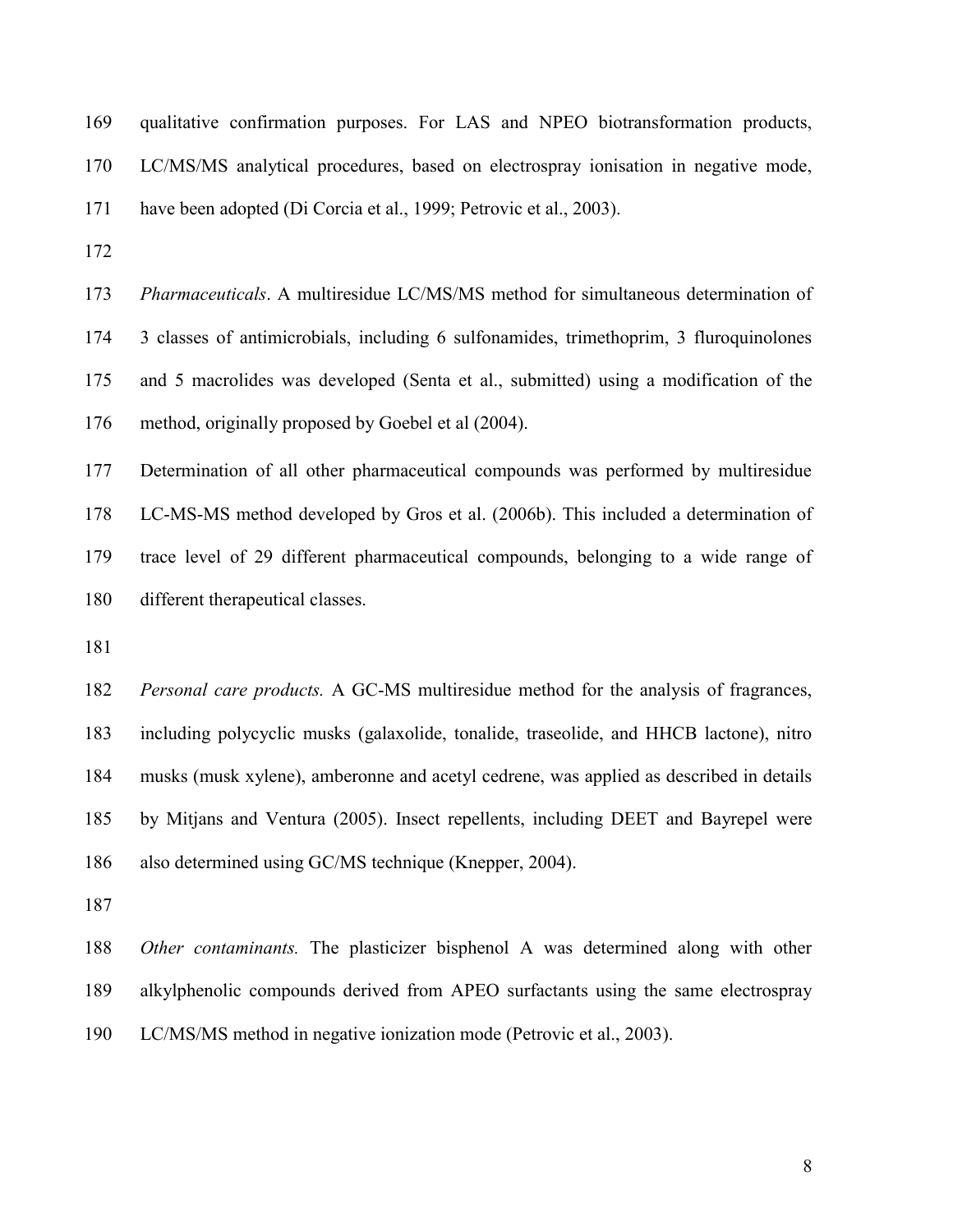The organophosphate flame retardants were determined using GC/MS technique as described by Meyer and Bester (2004).

Pesticides, including triazine herbicides and their metabolites, triazole fungicides and

organophosphate acaricide dimethoate, were determined by a multiresidue GC/MS

- methods as described in Peschka et al (2006a).
- 
- 

#### **3. Results and discussion**

#### *3.1. Occurrence of emerging contaminants in wastewaters*

 As can be seen from Table 1, the present study encompassed two distinct types of wastewaters, i.e. municipal and industrial wastewaters. Since the two types of wastewaters differ significantly with respect to the complexity of contaminants present, levels of specific classes of emerging contaminants and management requirements, for sake of clarity, the results for each group are discussed separately. Nevertheless, it should be kept in mind that municipal wastewaters, which contain mainly domestic sewage, in WB countries often include a significant contribution of wastewaters having industrial and institutional origin (Kastelan-Macan et al., 2006).

#### *3.1.1 Municipal wastewaters*

 A summary of the results, obtained during the reconnaissance of the selected contaminant classes in municipal wastewaters in WB countries, showing concentration ranges and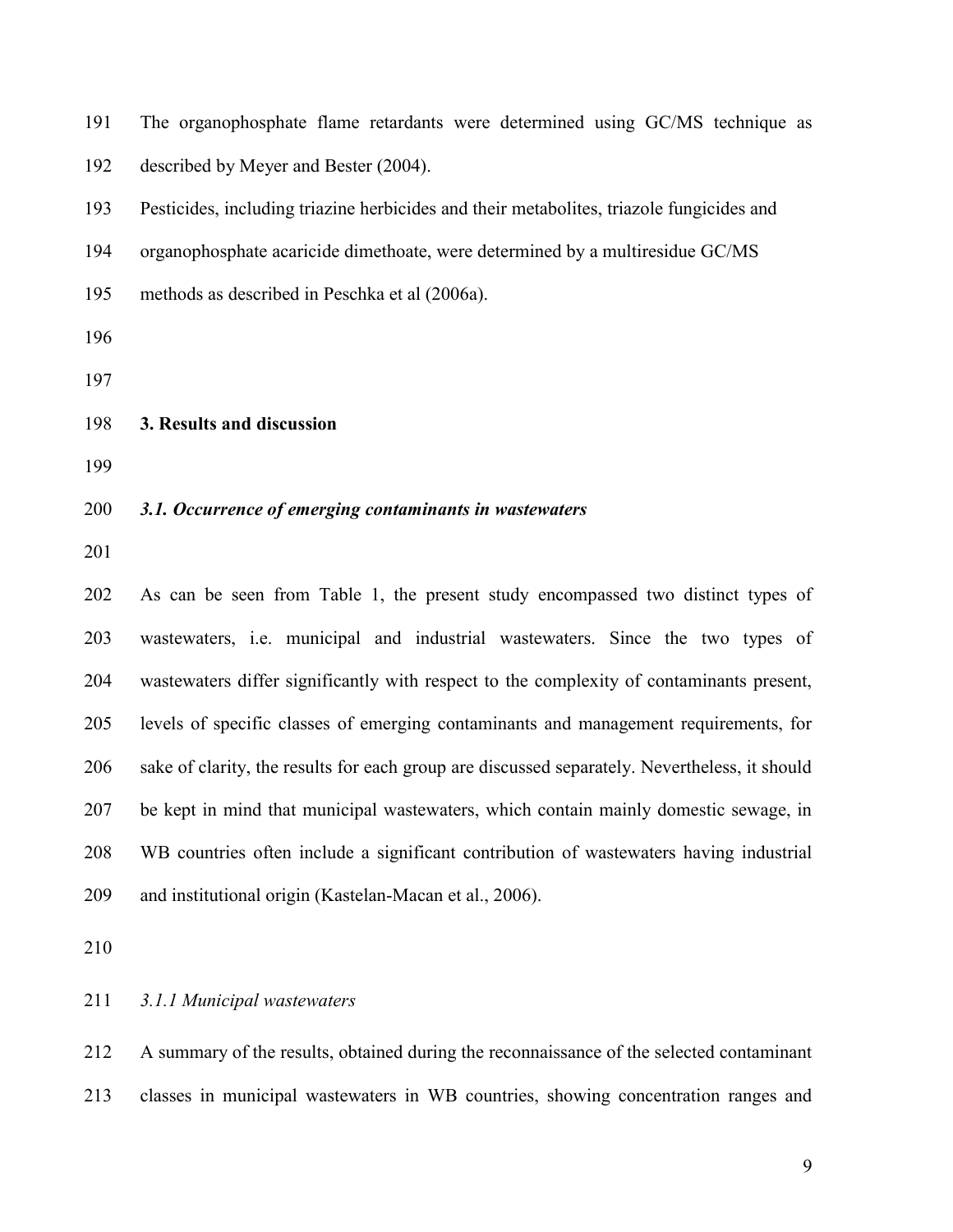mean values for individual chemical compounds, is given in Table 3. Fig. 2 shows the frequency of detection of individual analytes. For sake of clarity, the data presented in Fig. 2 were divided into two groups, the first one corresponding to pharmaceuticals as the most numerous contaminant class investigated (Fig. 2A) and the second one covering all other non-pharmaceutical classes (Fig 2B). The results presented in Table 3 and Fig. 2 refer only to raw wastewater samples and represent only dissolved fraction, since all samples were filtered before the SPE enrichment. Since most of the target compounds belong to the relatively polar chemicals, the dissolved fraction is expected to correctly reflect the total contaminant loads in analysed wastewaters.

 Overall, the results showed that the levels of wastewater contaminants, found in raw municipal wastewaters of WB countries were rather similar to the levels found in other European regions. Fifty six (56) out of 76 target compounds were confirmed in at least one sample. The concentrations as well detection frequencies of individual compounds were highly variable.

 *Surfactants.* Surfactants were clearly the most abundant chemical class in all examined wastewaters, ranging from 330-9450 μg/l for linear alkylbenzene sulphonates (LAS) and 5-395 μg/l for nonylphenol polyethoxylates (NPEO). Analyses of LAS revealed that these anionic surfactants belong to the most abundant anthropogenic compounds in wastewaters. All examined municipal wastewaters are of the mixed type and show relatively uniform LAS levels.

 Analyses of surfactant-derived alkylphenolic compounds confirmed earlier findings on their widespread occurrence in Croatian wastewaters, however the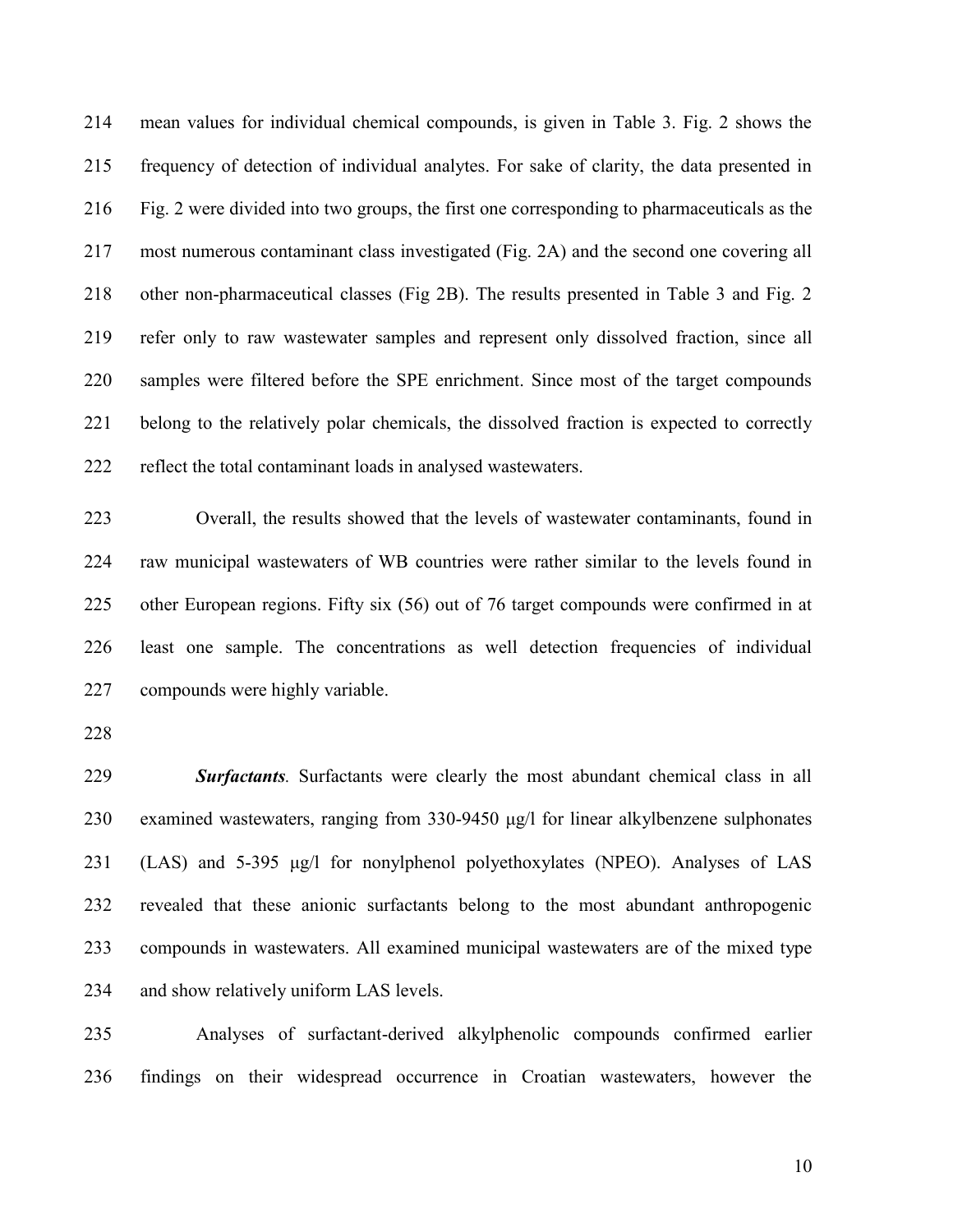concentration levels were relatively low and suggest a decreasing trend in comparison to some previous campaigns conducted in early 1990s (Kvestak et al., 1994). The concentration of nonylphenol (NP), as the most toxic and most potent estrogen disrupting compound derived from NPEO surfactants (Jobling et al., 1996), was present in 241 concentrations up to 4.4 μg/l with an average value of 1.7 μg/l. It is interesting to mention that Croatia was one of the first countries, which introduced water quality criteria for NP with a maxiumum permissible concentration in ambient water of 1 μg/l (Croatian Ordinance, 1984), fifteen years before it was accepted as a priority pollutant in the EU Water Framework Directive. Besides NP, all municipal wastewaters contained measurable levels of other metabolites derived from NPEO surfactants, in particular nonylphenoxy carboxylic acids (NPEC). The composition of alkylphenolic compounds was highly variable and revealed a strong impact of various biotransformation and physico-chemical processes on the distribution of individual alkylphenolic compounds in various types of wastewater samples. The most abundant alkylphenolic species in non- treated wastewaters was NP, while NPEC were the dominant species in biologically treated effluents, which is in agreement with earlier reports on this subject (Ahel et al., 1994).

 Octylphenolic analogues of NPEOs and their metabolites represented only a small percentage of the total alkylphenolic compounds in all analysed samples, typically less than 10 %. This is important for the assessment of the endocrine disrupting potential associated with APEO surfactants and their metabolites, because OP is 4 time more potent endocrine disrupting compound (EDC) as NP (Jobling et al., 1996). On the other hand, another widespread alkylphenolic xenoestrogen, bisphenol A (BPA), was found in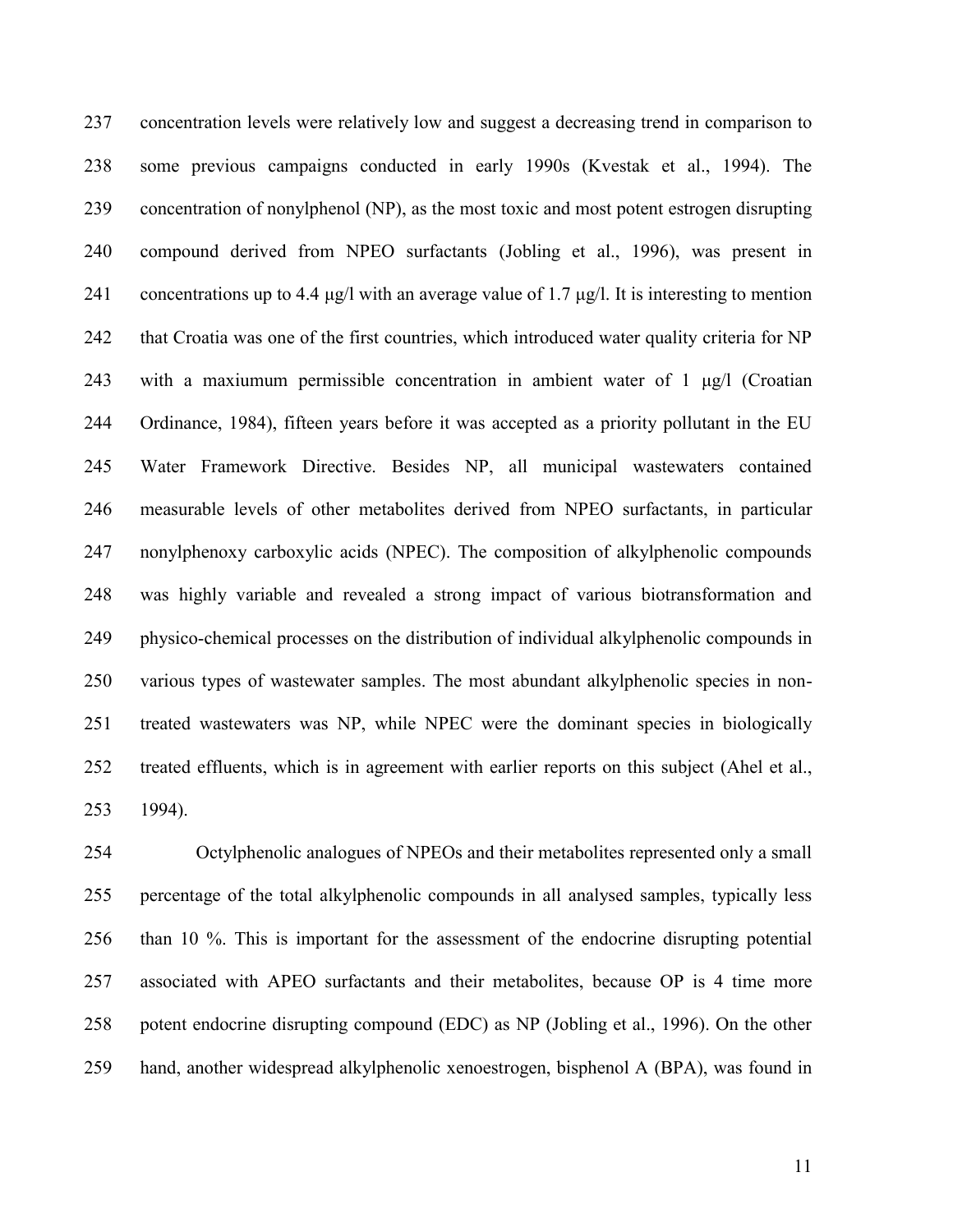the concentrations, ranging typically from 60 to 300 ng/l with only three samples with concentrations above 1 μg/l. This compound is applied as plasticizer and thus has a different origin from NP, but their similar modes of action in biological systems justifies considering possible additive effects.

 *Pharmaceuticals.* Except surfactants, all other compounds were present in much lower concentrations, being mainly in the range of low ng/l to few ug/l, with pharmaceuticals and fragrances being the most abundant groups. Thirty one (31) out of forty four (44) analysed pharmaceutical compounds were detected at concentration above the detection limit (typically 1-10 ng/l). The most abundant drug groups included analgesics and antiinflammatories, antimicrobials, β-blockers and lipid regulators (Fig. 2A).

 The concentration of analgesics and antiinflammatories, was relatively high as compared to other pharmaceutical compounds as it can be usually expected for non- prescription over-the-counter drugs (Reemtsma et al., 2006). The most abundant 275 compounds in this group were diclofenac  $(0.050 - 4.20 \mu g/l)$  and ibuprofen (bld-11.9 μg/l). These levels seem to be a bit lower than those reported in Westen Europe (see the compilation by Fent et al. (2006), indicating lower usage rates of pain-killers in WB countries. Some other analgesic compounds, including ketoprofen (KET), naproxen (NAP), indomethacine (IND), mefenamic acid (MFA) and propyphenazone (PRO) were also found in detectable concentrations. The levels of PRO (bld-461 ng/l) are in agreement with an earlier study in Croatia (Jelicic and Ahel, 2003) based on GC/MS determinations and reflect its widespread use in WB countries. It should be noted that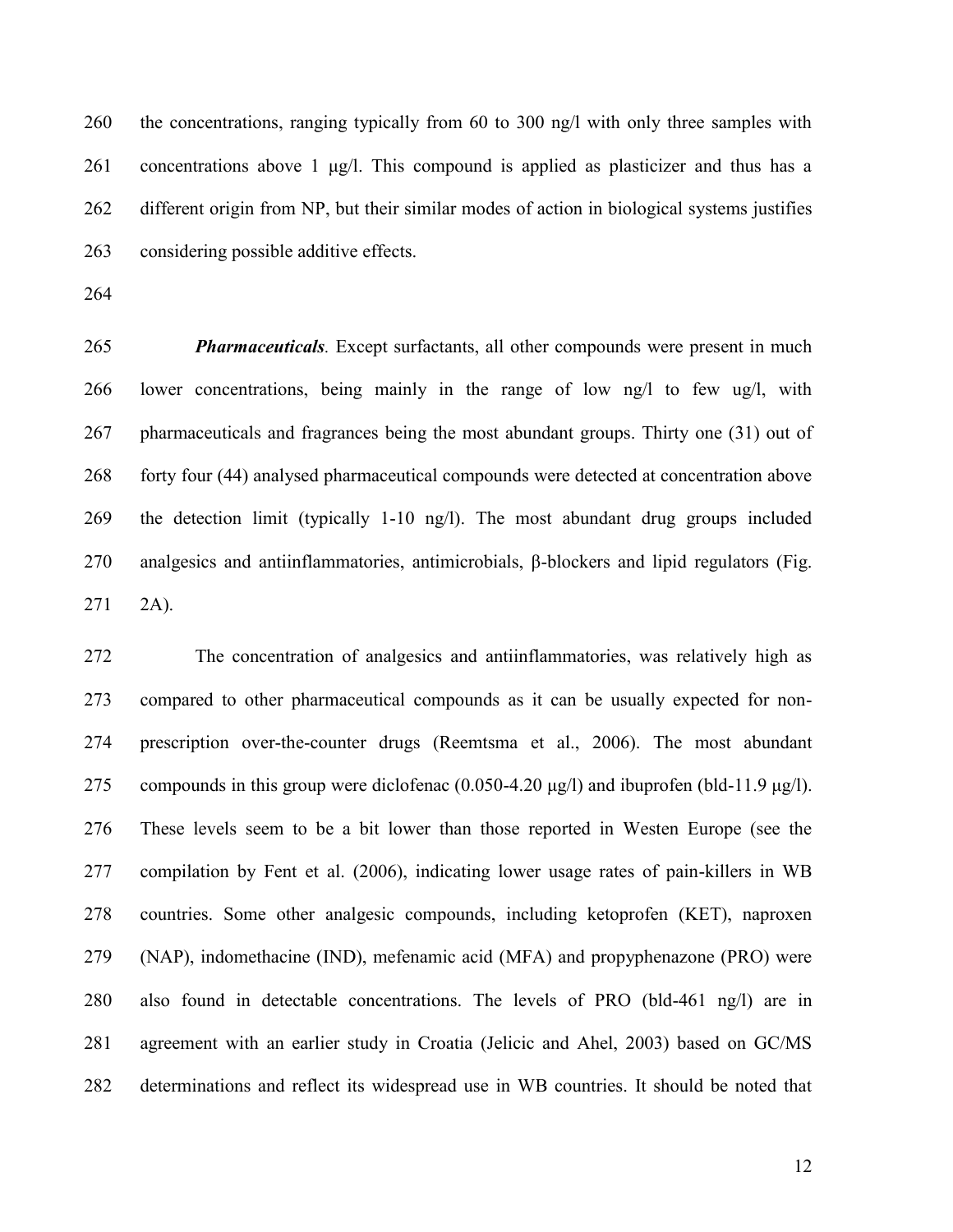phenazone analgesics are still used in pain-killer pills produced by the local pharmaceutical industries in WB countries although they were phased-out in some countries due to the therapeutical side-effects.

 Among different antimicrobials, the most abundant ones were sulfonamides, in particular sulfamethoxazole (SMX; 0.019-11.6 μg/l) and sulfapyridine (SPY; bld-0.93 μg/l) as the most prominent representatives. It should be stressed that the main form of SMX in raw influent wastewater is its metabolite N-acetylsulfamethoxazole (Goebel et al., 2005), so that the concentration levels of the free SMX often underestimate the total load. Expectedly, SMX was accompanied by significant levels of trimethoprim (TMP; 0.035-2.55 μg/l) because these two antimicrobials are used in the same drug, which is still widely used in human medicine. Other detectable sulfonamides included sulfadiazine (SDZ) and sulfamethazine (SMZ), while sulfathiazole (STZ) and sulfamerazine (SMR) were below the detection limit in all samples. The concentration levels of sulfonamide antimicrobials were significantly higher than those reported for some other European countries (Golet et al., 2002).

 Two types of antibiotics, fluoroquinolones (FQ) and macrolides (MAC), were encompassed by this study, showing their widespread use in the WB region. The analyses of FQ antibiotics confirmed a widespread use of norfloxacine (NOR; 0.016-2.94 μg/l) and ciprofloxacine (CIP; bld-2.61 μg/l), while ofloxacin (OFL) was not found in any of the analysed samples and apparently is not being used in the region. Enrofloxacin (ENR), which has only application in veterinary medicine, was detected at relatively low concentrations (bld-20 ng/l).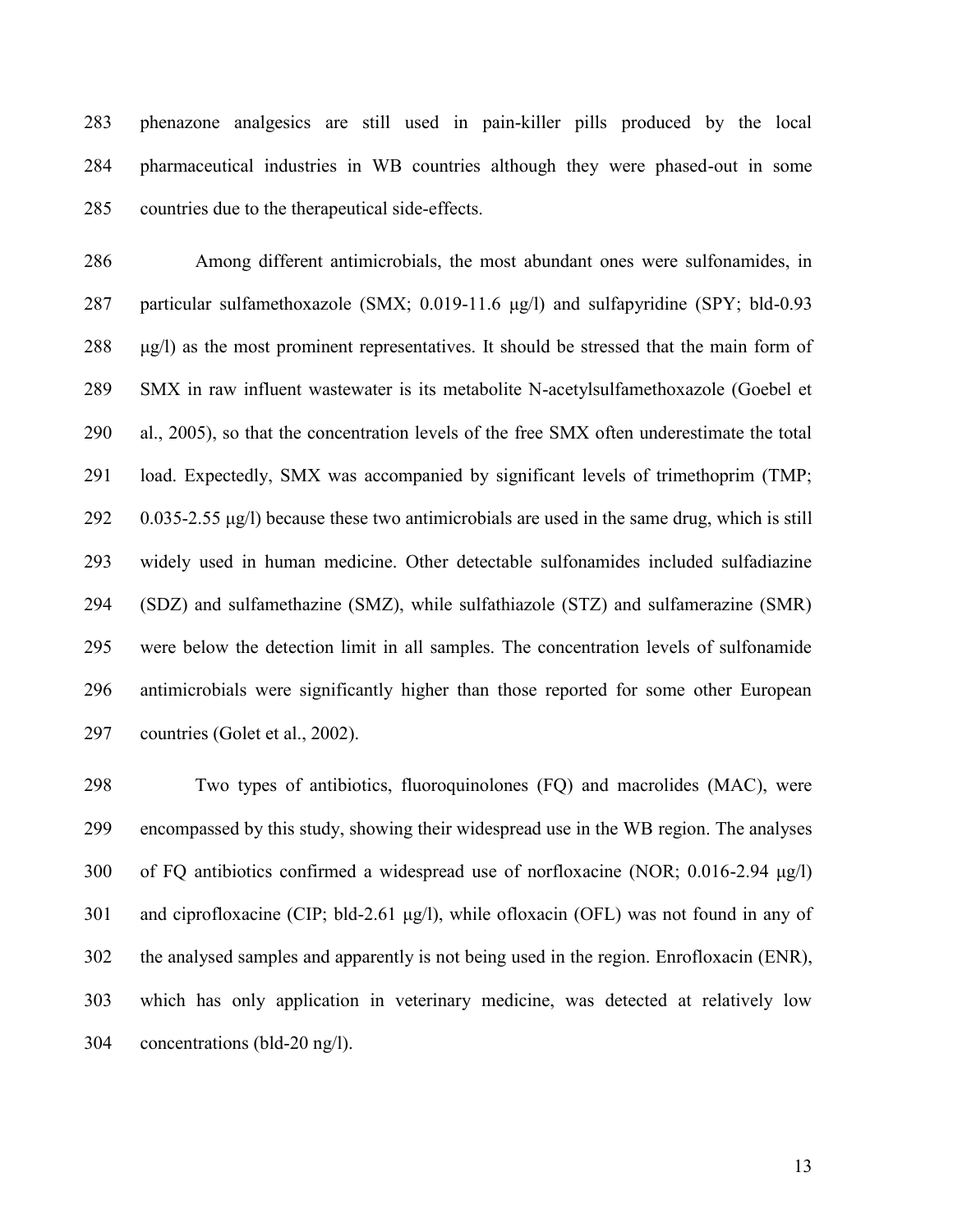Observed levels of NOR (average concentration 979 ng/l) were higher than those reported for Swiss raw sewage (Golet et al. 2002), while the levels of CIP (average concentration 400 ng/l) were very similar. A significantly different NOR-to-CIP ratio in the WB indicates probably some region specific usage pattern.

 Significant differences in the usage patterns between WB and the Western Europe were even more pronounced for MAC antibiotics. MAC are an important group in Croatia, reflecting the fact that one of the most important world manufacturers of AZI, pharmaceutical industry PLIVA, is located in Zagreb (Croatia). Consequently, the most prominent representatives of MAC antibiotics were azithromycin (AZI; 0.006-1.14 μg/l) and erythromycin (ERY; 0.024-0.420 μg/l), while only traces of other MAC, including tylosin (TYL), josamycin (JOS) and roxitromycin (ROX) were detected. The composition of MAC antibiotics in WB region was significantly different from the one observed in Switzerland where the most abundant MAC was clarithromycin (CLA), while ERY and AZI were significantly lower (Goebel et al., 2005).

 The drugs belonging to the class of β-blockers were identified in all analysed samples and the most abundant ones were atenolol and metoprolol with average concentrations of 1.88 and 0.95 µg/l, respectively, while lower levels of sotalol (0.22 μg/l) and propranolol (0.13 µg/l) were also detected. The levels of the selected β-blockers appear to be significantly lower than those reported in some earlier studies in Western Europe (see compilation by Diaz-Cruz and Barcelo, 2004) or in the USA (Vanderford and Snyder, 2006).

 Among five different lipid regulators and cholesterol lowering drugs monitored, the most frequent lipid-regulating drug was gemfibrozil (GEM; bld-1.7 μg/l), which was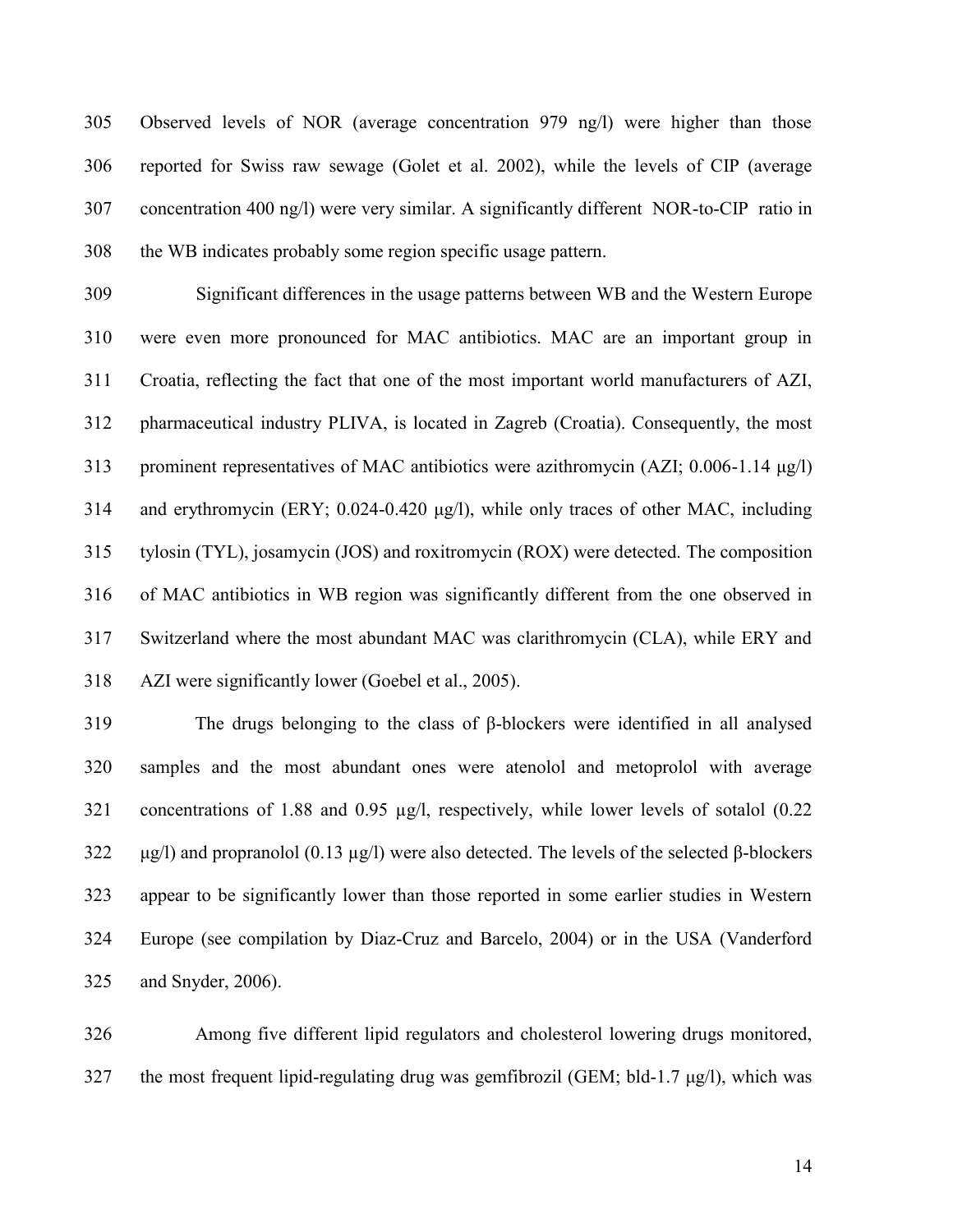detected in almost all samples. Clofibric acid (CLO) and bezafibrate (BEZ) were detected in less than 30 % of the samples with concentrations rarely exceeding 100 ng/l, while pravastatin (PRAV) and mevastatin (MEV) were never detected. The observed composition of lipid regulators is rather different and the concentrations lower than those from some earlier reports in Western Europe (see review by Diaz-Cruz and Barcelo, 2004) and indicates the prevalence of older types of lipid-lowering drugs.

 Analyses of psychiatric drugs confirmed the presence of carbamazepine (CARB) in all analysed samples (0.120-1.55 μg/l), with an average concentration of 420 ng/l. The widespread occurrence of CARB in municipal wastewaters was confirmed by many other studies in Europe (see review by Diaz-Cruz and Barcelo, 2004) and N. America (Metcalfe et al., 2003). The other two selected representatives of psychiatric drugs, fluoxetine (FLU) and paroxetine (PAR), were not detected in any of analysed samples. Barbiturates, as a special category of psychiatric drugs, were also not detectable in wastewaters from WB, which reflects the fact that they were phased out from the use in most of the European countries. Their occurrence on some locations in Germany was shown to be associated with an old disposal site (Peschka et al., 2006b).

 The most prominent antihistaminic drug was ranitidine (RAN), which was detected in 70 % of the samples and reached average concentration of 250 ng/l. The other related drugs, anti-histaminic loratadine (LOR) and the ulcer-healing lansoprazole (LANS), were not detected in any of the analysed samples.

 *Personal care products, flame retardants and pesticides.* As to the personal care products, fragrance compounds exhibited a widespread occurrence in municipal waters with maximal concentrations, ranging from 0.337 μg/l for traseolide (TRA) to 16.7 μg/l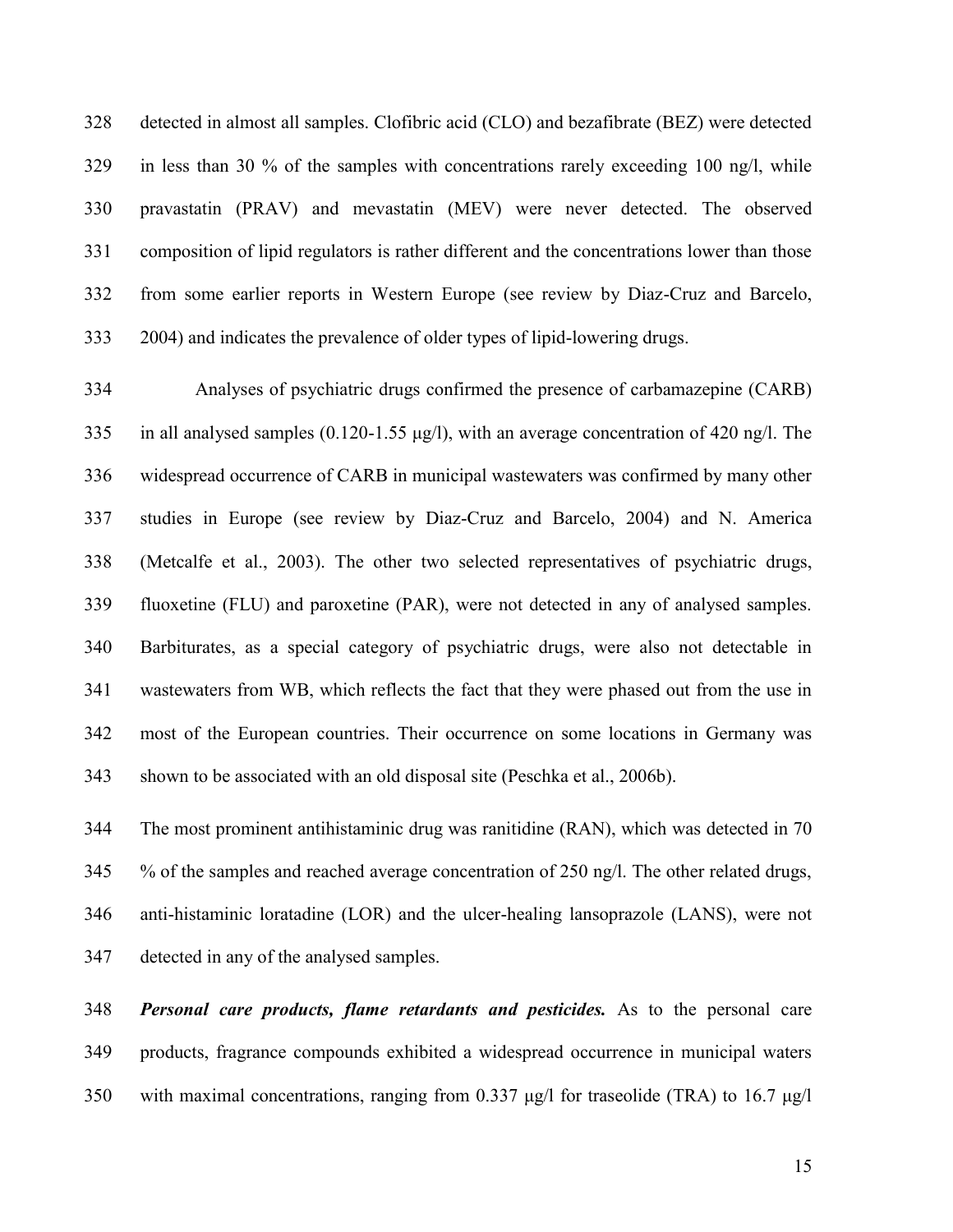for amberonne (AMB). Most of the determined fragrances were detected at high frequencies (>90 %). Among polycyclic musks, galaxolide (HHCB) was the most abundant representative with average levels of 630 ng/l. A lactone metabolite of HHCB and tonalide (TON) were also detected in the samples. Other prominent fragrances included AMB, acetyl cedrene (AC) and musk xylene (MX) with average concentrations of 2.8 μg/l, 1.6 μg/l and 0.13 μg/l, respectively. The observed levels and composition of fragrances in wastewaters of WB countries confirm findings from some other studies (Mitjans and Ventura, 2005).

 Another widespread class of personal care products determined in this study were insect repellants, including DEET and Bayrepel. DEET was detected in 67 % of the samples with average concentration of 840 ng/l, while Bayrepel was detected in only 3 samples. The maximum concentrations (6.7 μg/l DEET and 2.2 μg/l Bayrepel) were determined in the samples from eastern part of Croatia (Osijek and Belisce), which is known for its problems with mosquitos.

 The two organophosphate flame retardants were also determined in most of the WB municipal wastewaters. TCPP was detected more frequently and its average concentration (460 ng/l) was somewhat higher than that of TCEP (190 ng/l). A very similar situation was recently reported as a result of a Western European survey (Reemtsma et al., 2006).

 This study encompassed also several classes of pesticides, including triazines and their metabolites, dimethoate (DIM) and triazole fungicides and postemergence herbicide picolinafen (PIC). The most frequently detected class was chlorotriazine herbicides but even this class was, generally, not very abundant in analysed municipal wastewaters.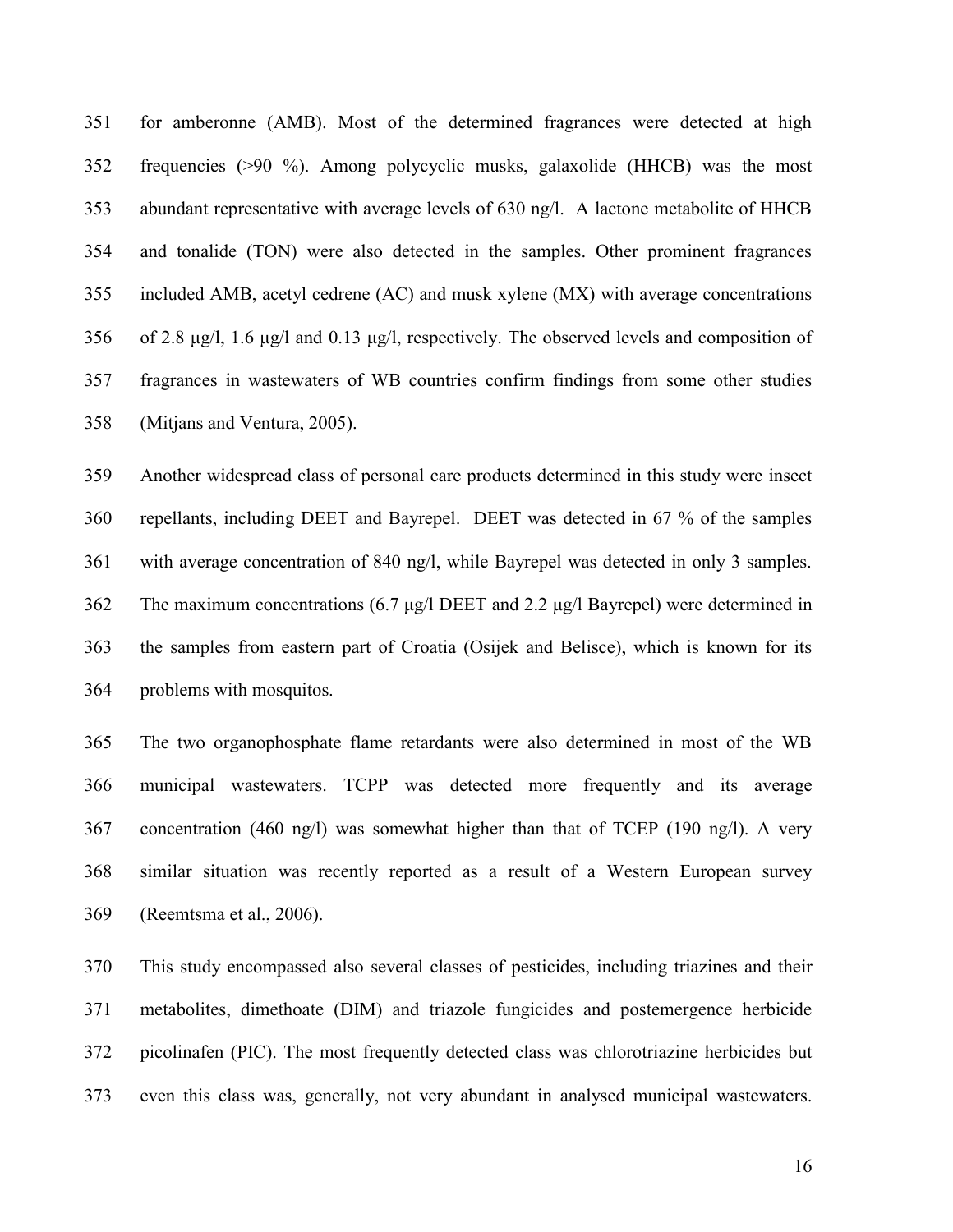Atrazine (ATR), simazine (SIM), terbutylazine (TBA) and terbutryn (TBN) were present usually in rather low concentrations (<250 ng/l). This is probably a consequence of the fact that sampling campaigns were performed out of the main pesticide application season. High concentration of atrazine (28 μg/l) was observed only in the wastewater of the city of Sisak (Croatia), probably due to the contribution of industrial waste from the herbicide manufacture at that location. All other pesticide classes were not detected.

#### *3.1.2 Industrial wastewaters*

 As can be seen in Table 1, wastewater from different industries, including pharmaceutical industry, tannery, iron smelter, textile industry, cellulose production, dishes factory, pulp and paper factory, were analysed. It should be stressed that this study was not directed to perform a detailed screening of the main contaminants typical for each of the individual industries, but the samples were analysed for preselected compound classes as described for municipal wastewaters. As expected, most of the industrial effluents contained very low levels of pharmaceuticals, mainly few over-the- counter analgesics. However, it is interesting to look for the presence of selected pharmaceutical compounds in wastewater effluents from the pharmaceutical industries, since these may represent significant specific sources of such contaminants. The results for pharmaceutical industries Bosnalijek in Sarajevo and Galenika in Belgrade are presented in Fig. 3. As can be seen, composition of the detectable pharmaceuticals is much simpler than in the municipal wastewater, and reflects production assortments of the given industry. However, the concentrations for most of the selected target compounds were relatively low in terms of expected strongly enhanced values, which can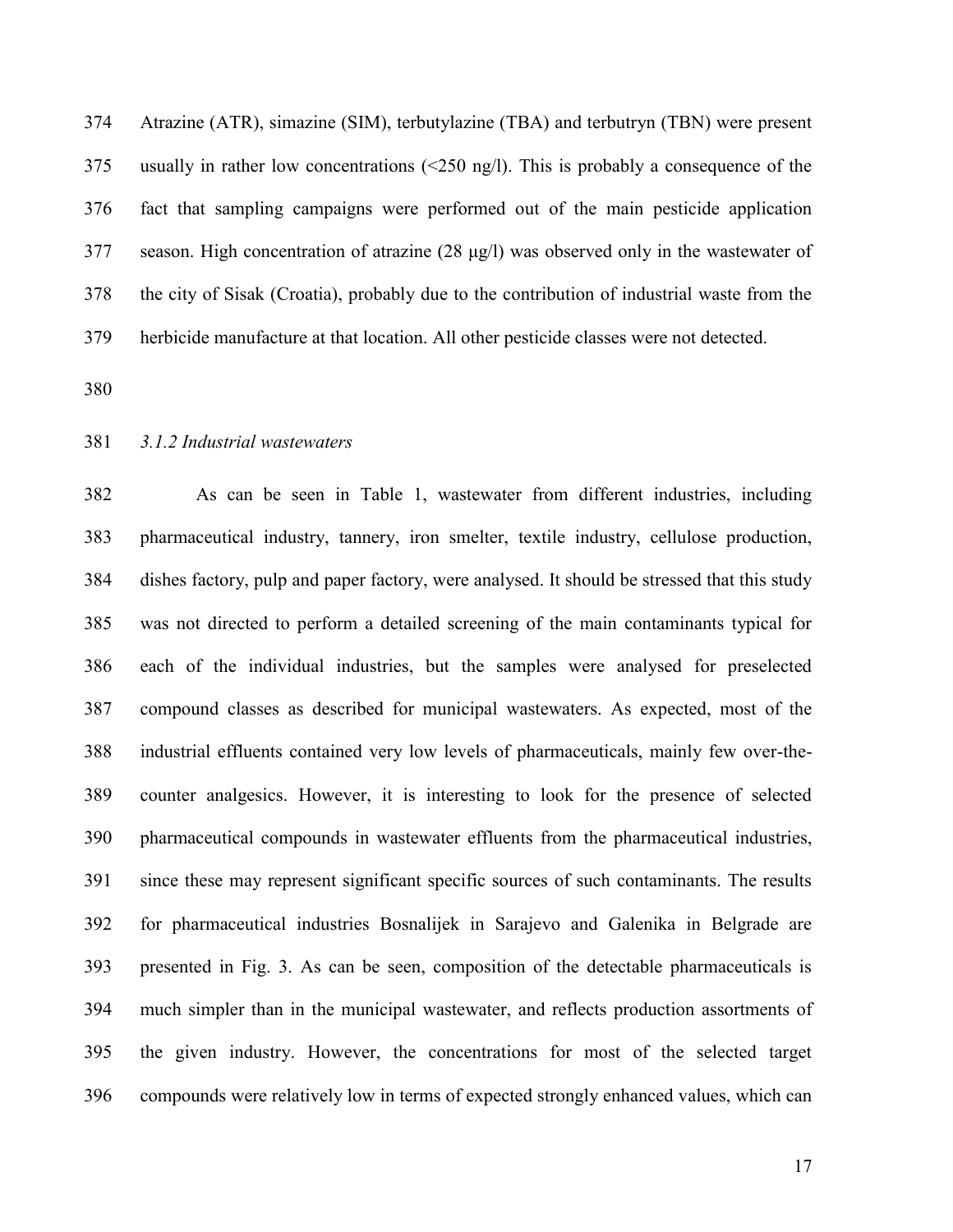occur periodically in industrial effluents. Only few compounds such as acetaminophen (ACE; up to 4 ng/l), ibuprofen (IBU; 0.42 ng/l) and propyphenazone (PRO; 0.18 ng/l), were present in concentrations above 0.1 ng/l, while some other les abundant compounds (KET, DCF, TMP and SMX) were still present in much higher concentrations (5-50 μg/l) as compared to municipal wastewaters. Such a picture indicates very likely that the discharges from the different production facilities are not continuous.

 Due to their widespread use in various industrial applications, surfactants are supposed to be relatively common constituents of industrial wastewater effluents. The results of the analyses of aromatic surfactants in effluents of five different industries from Bosnia and Herzegovina are presented in Fig. 4. The concentrations of both LAS and NPEO vary over wide ranges with LAS being significantly higher in all effluents. The LAS concentration was the highest in effluents from the textile (16.9 ng/l) and pharmaceutical industry (7.7 ng/l), while effluents from the cellulose production and iron smelter showed relatively low levels (0.04 and 0.22 ng/l). The distribution of NPEO surfactants showed also the lowest abundance in the effluents from the cellulose production and iron smelter however their concentration was significantly enhanced in the effluents from the textile industry and tannery. This is in a good agreement with the reported most common industrial applications of NPEO. With respect to the transformation products of NPEO, the most abundant ones were NP and NP1EC. The concentrations of NP in the effluents from the textile industry reached very high levels, exceeding 100 µg/l, which suggests that this location requires a particular attention, since such concentrations are considered harmful for aquatic life (see review by Servos, 1999).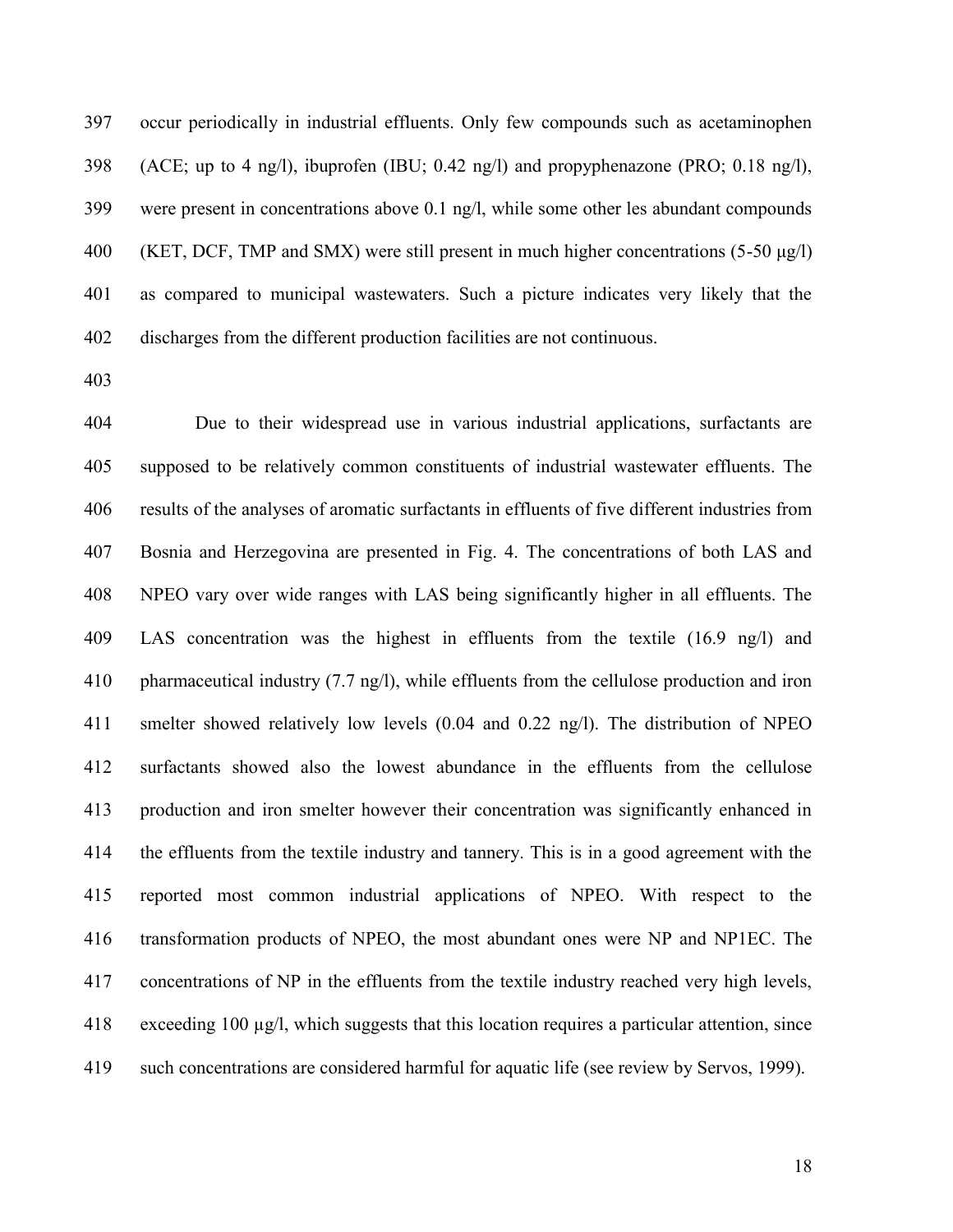#### *3.1.3 Removal during wastewater treatment*

 Study of the behaviour and fate of various types of emerging compounds, performed in some Croatian WWTPs indicated that the removal rates of individual compounds may vary significantly. Both classes of aromatic surfactants (LAS and NPEO) were biotransformed very efficiently during activated sludge treatment. However, this transformation was accompanied by a significant formation of relatively stable metabolites, which significantly reduced the overall removal efficiency. The behaviour of these two compound classes in WWTPs is well-described in the literature (Di Corcia et al. 1999; Ahel et al. 1994) and will not be discussed here in detail.

 On the contrary, behaviour of pharmaceuticals in WWTPs is still a matter of intensive research. The concentrations of the most prominent representatives of pharmaceuticals in raw influent water and secondary effluent as well as resulting removal rates in the WWTP Cakovec (Croatia) are presented in Fig. 5. This WWTP was chosen for detailed assessment of removal efficiencies because it includes both mechanical and biological treatment and allows collection of flow-proportional composite samples of wastewater effluents. As it can be observed, only few compounds showed good elimination (e.g. IBU and GEM), while most of the other compounds showed low removal (KET, DCF, CLO, CARB, ATE, SOT, TMP, AZI, ERY). It should be mentioned that in some cases (ATE, DFC, TMP, AZI, ERY), effluent concentrations were higher than in the influents, which could be explained either by sampling inaccuracy (erroneous estimate of hydraulic retention time) or also by deconjugation or retransformation of conjugated compounds during treatment into the original compounds.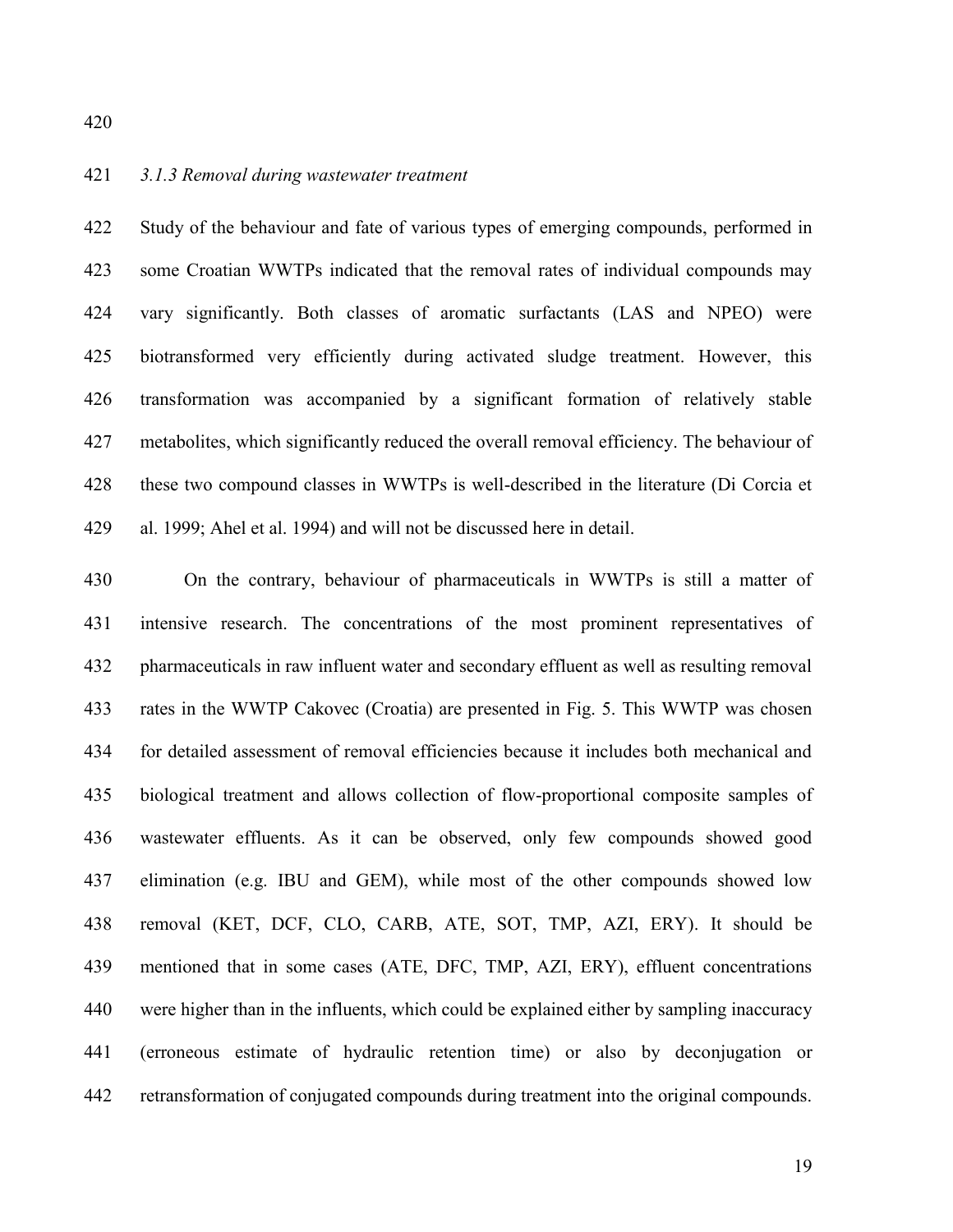Since these conjugates were not included in the analysis, no reliable conclusion about their biotransformation could be made.

 Reemtsma et. al. (Reemtsma et al., 2006) recently proposed the use of water cycle spreading index (WCSI) to assess the potential of a contaminant category to reach ambient waters. The WCSI is a simple combination of the typical (average) concentrations in wastewater effluents and their estimated removal efficiencies at prevailing wastewater treatment practices. Taking into account the rather low removal rates shown in Fig 5, it can be estimated that WCSI for the selected pharmaceutical compounds is relatively high, supporting the suggestions on their relevance as water contaminants of high environmental concern.

#### **4 Conclusions**

 There is a growing concern about possible ecotoxicological importance of various classes of emerging contaminants in wastewaters and receiving ambient waters, however, most of the published reports refer to the most developed regions of the world, while the data from developing countries are very scarce. The results obtained in this study confirmed a widespread occurrence of the emerging contaminants in municipal wastewaters of the WB region. Regarding raw wastewaters, the situation is similar to that in the Western Europe and USA. However, due to the rather poor wastewater management practices in WB countries, there is a significant difference with respect to the increased percentage of wastewater contaminants that ultimately reach the ambient waters in WB countries. Futhermore, this study confirms that the removal rates for some of the emerging contaminants, including numerous pharmaceuticals, in WWTPs using conventional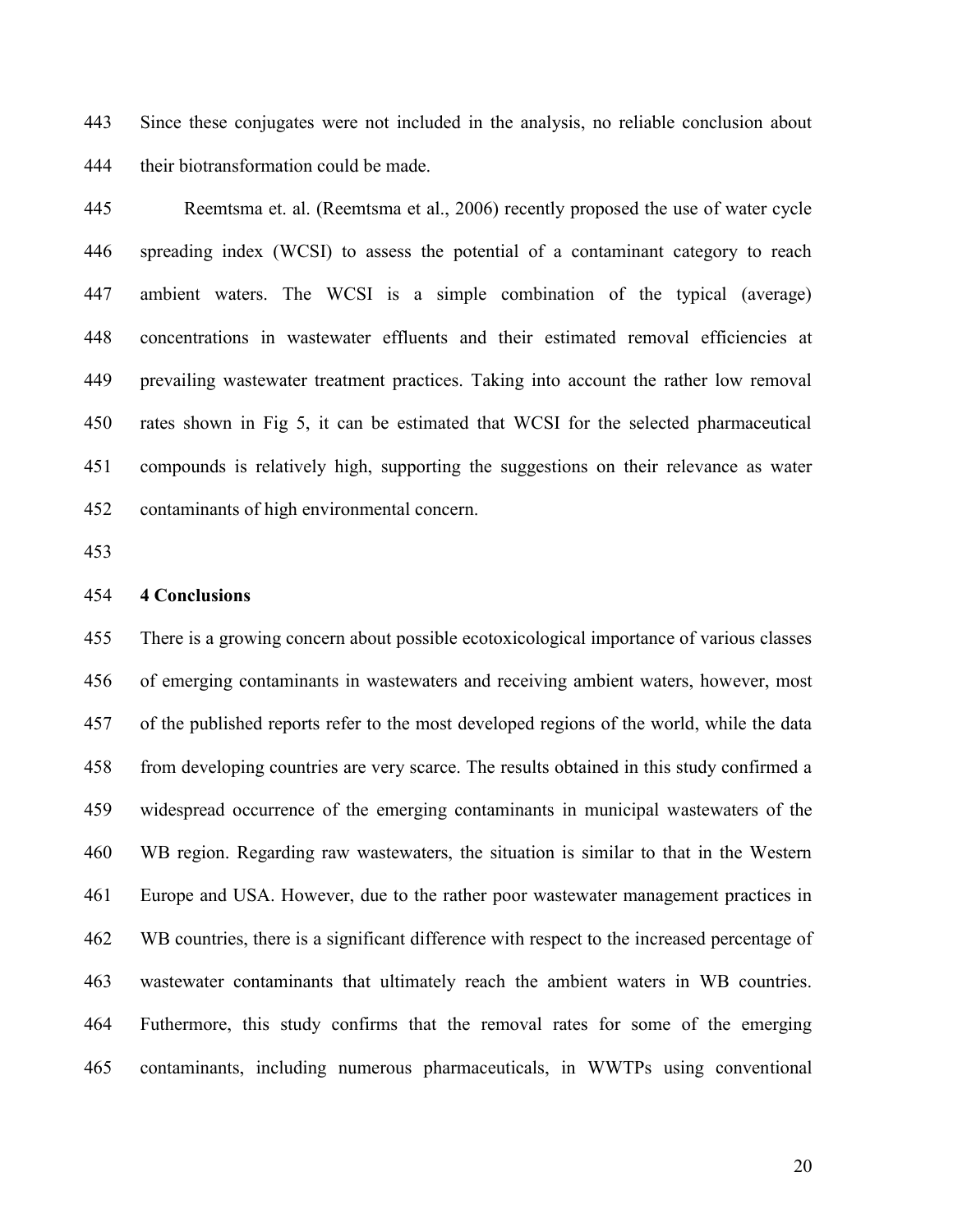| 466 | activated sludge treatment are very low, which indicates that more advanced treatment     |
|-----|-------------------------------------------------------------------------------------------|
| 467 | methods might be necessary to cope with the increasing inputs of such contaminants.       |
| 468 |                                                                                           |
| 469 | <b>Acknowledgements</b>                                                                   |
| 470 | This work was performed within the framework of the EU FP6 STREP project on the           |
| 471 | Reduction of Environmental Risks, Posed by Emerging Contaminants, through Advanced        |
| 472 | Treatment of Municipal and Industrial Wastes (EMCO) (INCO-CT-2004-509188). The            |
| 473 | financial support of Croatian Ministry of Science, Education and Sports (Project No. 098- |
| 474 | 0982934-2712) is also acknowledged.                                                       |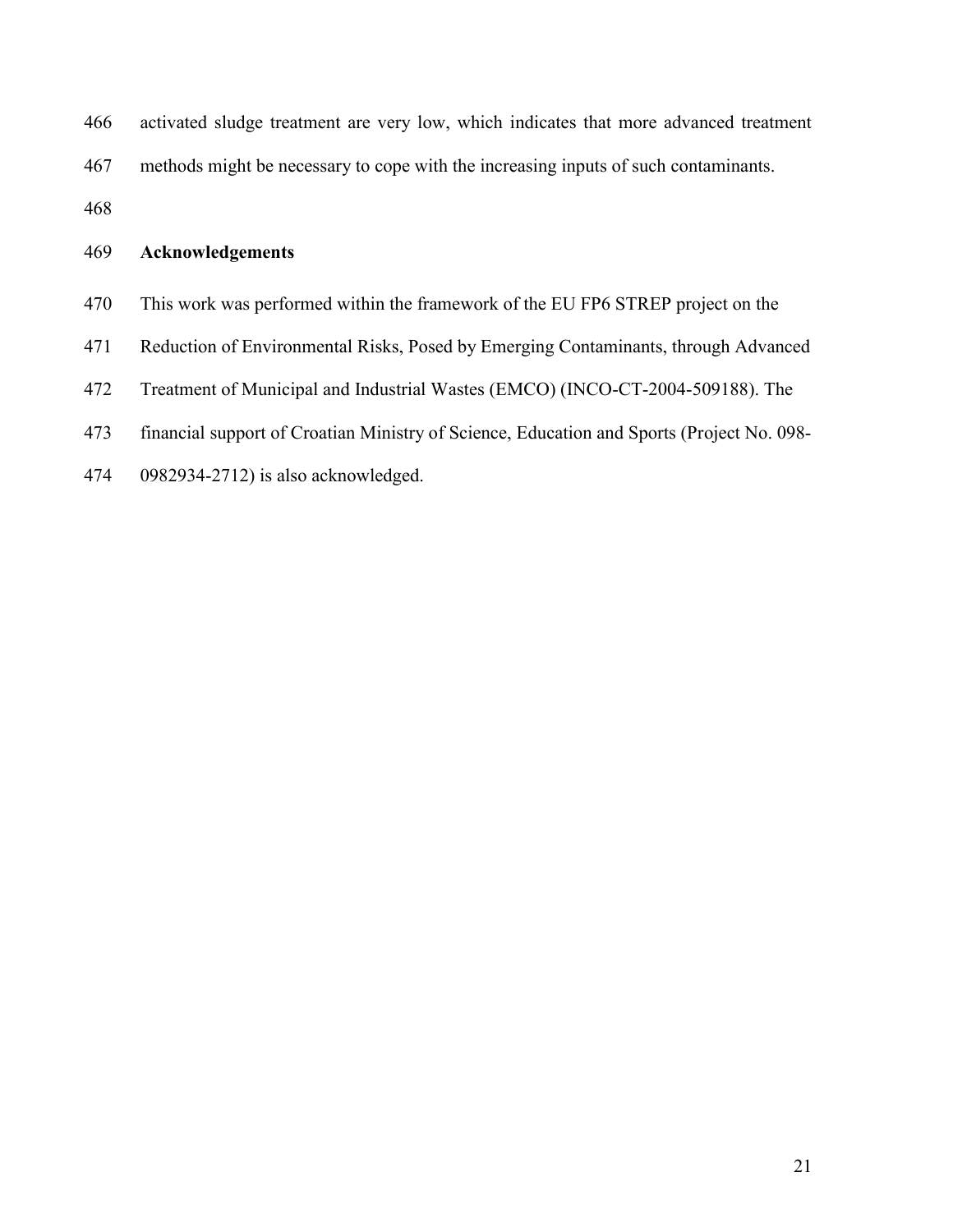### **5 References**

| 477 | Ahel M, Giger W., Koch M, Behaviour of alkylphenol polyethoxylate surfactants in the     |
|-----|------------------------------------------------------------------------------------------|
| 478 | aquatic environment-I. Occurrence and transformation in sewage treatment. Water          |
| 479 | Res 1994; 28: 1131-1142.                                                                 |
| 480 | Ahel M, and Jelicic I. Phenazone analgesics in soil and groundwater below a municipal    |
| 481 | solid waste landfill. In ACS Symposium Series 791, Pharmaceuticals and Personal          |
| 482 | Care Products in the Environment. Scientific and Regulatory Issues, C. G. Daughton       |
| 483 | and T. L. Jones-Lepp (Eds.), American Chemical Society, Washington, D.C., 2001,          |
| 484 | pp 100-115.                                                                              |
| 485 | Ahel M, Giger W, Molnar E, Ibric S. Determination of nonylphenol polyethoxylates and     |
| 486 | their lipophilic metabolites in sewage effluents by normal-phase high-performance        |
| 487 | liquid chromatography and fluorescence detection. Croat Chem Acta 2000; 73:              |
| 488 | 209-227.                                                                                 |
| 489 | Ahel M, Mikac N, Cosović B, Prohic E, Soukup V. The impact of contamination from a       |
| 490 | municipal solid waste landfill (Zagreb, Croatia) on underlying soil. Wat Sci Tech        |
| 491 | 1998; 37: 203-210.                                                                       |
| 492 | Ahel T, Mijatovic I, Matosis M, Ahel M. Nanofiltration of a landfill leachate containing |
| 493 | pharmaceutical intermediates from vitamin C production, Food Technol Biotechnol          |
| 494 | 2004; 42: 99-104.                                                                        |
| 495 | Brunner PH, Capri S, Marcomini A, Giger W. Occurrence and behaviour of linear            |
| 496 | alkylbenzenesulfonates, nonylphenol, nonylphenol mono- and nonylphenol                   |
|     |                                                                                          |
|     |                                                                                          |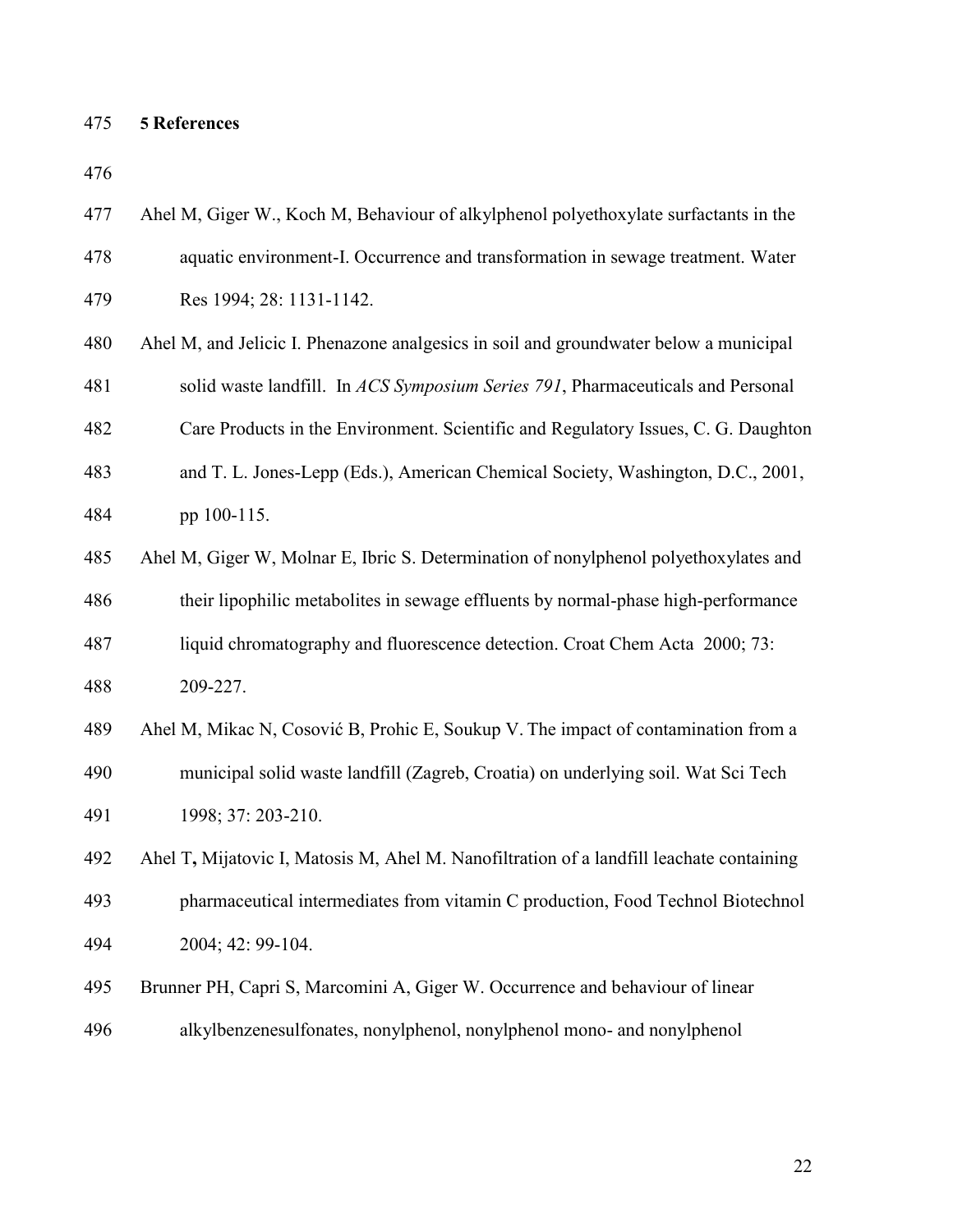diethoxylates in sewage and sewage sludge treatment. Water Res 1988; 22(12):

1465-1472.

- Croatian Ordinance on Maximum Permisible Concentrations of Hazardous Contaminants in Waters and Coastal Sea. Narodne novine, No 2, 1984.
- Dalmacija B, Ivancev-Tumbas I, Zejak J, Djurendic M. Case study of petroleum
- contaminated area of Novi Sad after NATO bombing in Yugoslavia. Soil & Sed Contam 2003; 12(4): 591-611.
- Daughton CG, Ternes TA. Pharmaceuticals and personal care products in the
- environment: Agents of subtle change? Environ Health Persp 1999; 107: 907-938.
- Daughton CG. Non-regulated water contaminants: emerging research. Environ Imp

Asses Rev 2004; 24 (7-8): 711-732.

- Diaz-Cruz S, Barcelo D. Occurrence and analysis of selected pharmaceuticals and
- metabolites as contaminats present in waste waters, sludge and sediments. In:
- Barcelo D, editor. The Handbook of Environmental Chemistry, Springer-Verlag,
- Berlin Heidelberg, 2004; 5 (I): 227-260.
- Di Corcia A., Capuani L., Casassa F., Marcomini A**.** and Samperi R. Fate of linear alkyl
- benzenesulfonates, coproducts, and their metabolites in sewage treatment plants and in receiving river waters. Environ Sci Technol. 1999; 33: 4119-4125.
- Fent K, Weston AA, Caminada D. Ecotoxicology of human pharmaceuticals. Aquatic
- Toxicol 2006; 76:122-159.
- Gasic S, Budimir M, Brkic D, Neskovic N. Residues of atrazine in agricultural areas of
- Serbia. J Serb Chem Soc 2002; 67(12): 887-892.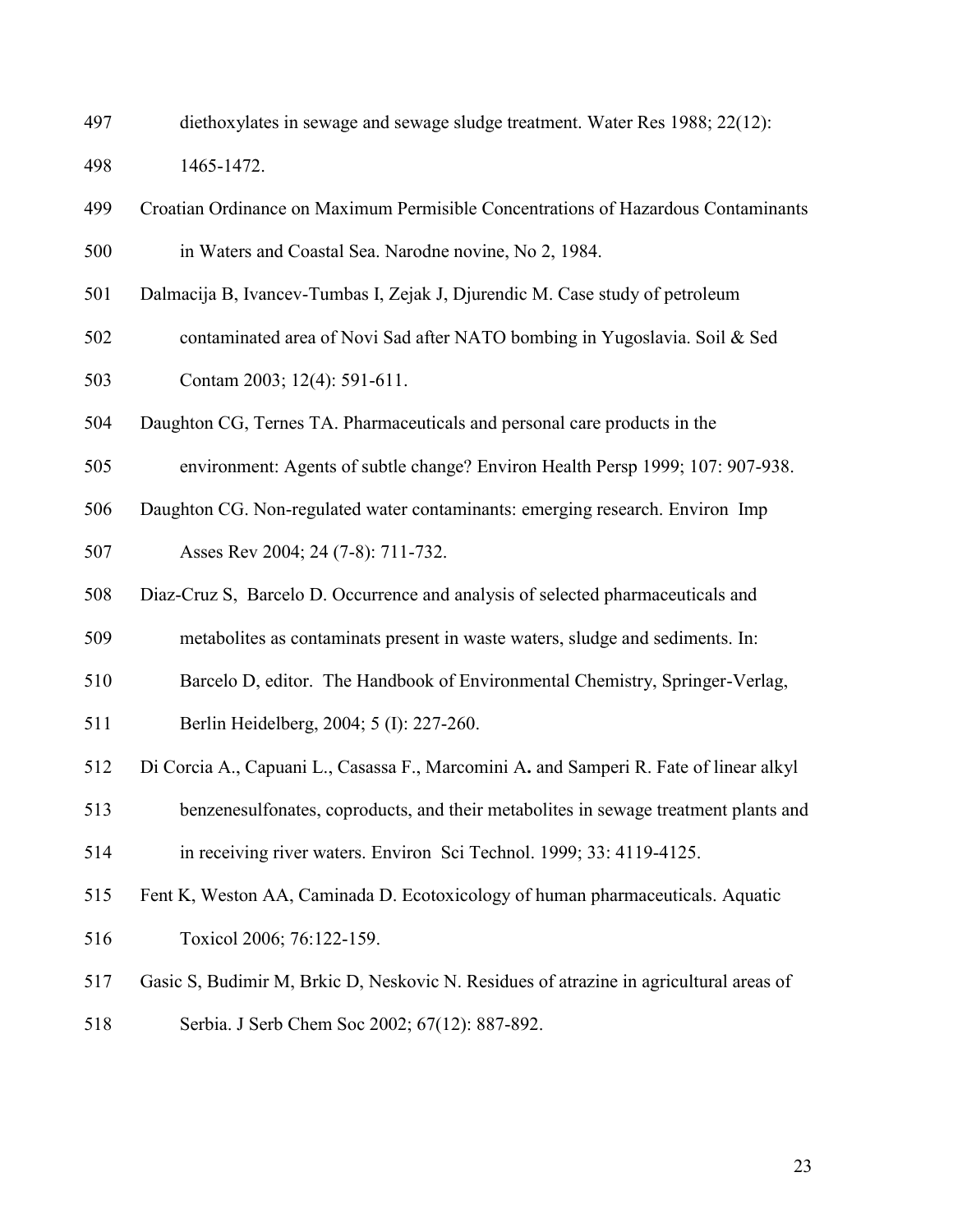| 519 | Goebel A, McArdell CS, Suter MJ-F, Giger W. Trace determination macrolide and   |
|-----|---------------------------------------------------------------------------------|
| 520 | sulfonamide antimicrobials, a human sulfonamide metabolite, and trimethoprim in |
| 521 | was tewater using liquid chromatography coupled to electrospray tandem mass     |
| 522 | spectrometry. Anal Chem 2004; 76(16): 4756-4764.                                |
| 523 | Goebel A, Thomsen A, McArdell CS, Joss A, Giger W. Occurrence and sorption      |
| 524 | behaviour of sulfonamides, macrolides, and trimethoprim in activated sludge     |
| 525 | treatment. Environ Sci Technol 2005; 35: 3981-3989.                             |
| 526 | Golet EM, Alder AC, Giger W. Environmental exposure and risk assessment of      |
| 527 | fluoroquinolone antibacterial agents in wastewater and river water of the Glatt |
| 528 | Valley watershed, Switzerland. Environ Sci Technol 2002; 36(17): 3645-3651.     |

- Gonzalez S, Petrovic M, Barcelo D. Advanced liquid chromatography/mass spectrometry
- (LC-MS) methods applied to wastewater removal and the fate of surfactants in the

environment. Trends Anal Chem 2007; 26(2): 116-124.

- Gros M, Petrovic M, Barcelo D. Development of a multi-residue analytical methodology
- based on liquid chromatography-tandem mass spectrometry (LC-MS/MS) for
- screening and trace level determination of pharmaceuticals in surface and

wastewaters**.** Talanta 2006b; 70: 678-690.

Gros M, Petrovic M, Barcelo D. Multi-residue analytical methods using LC-tandem MS

- for the determination of pharmaceuticals in environmental and wastewater samples:
- a review. Anal. Bioanal. Chem. 2006a; 386 (4): 941-952.
- Grung M, Lichtenthaler R, Ahel M, Tollefsen KE, Langford K, Thomas KV. Effects-
- directed analysis of organic toxicants in wastewater effluent from Zagreb, Croatia.
- Chemosphere 2007; 67 (1): 108-120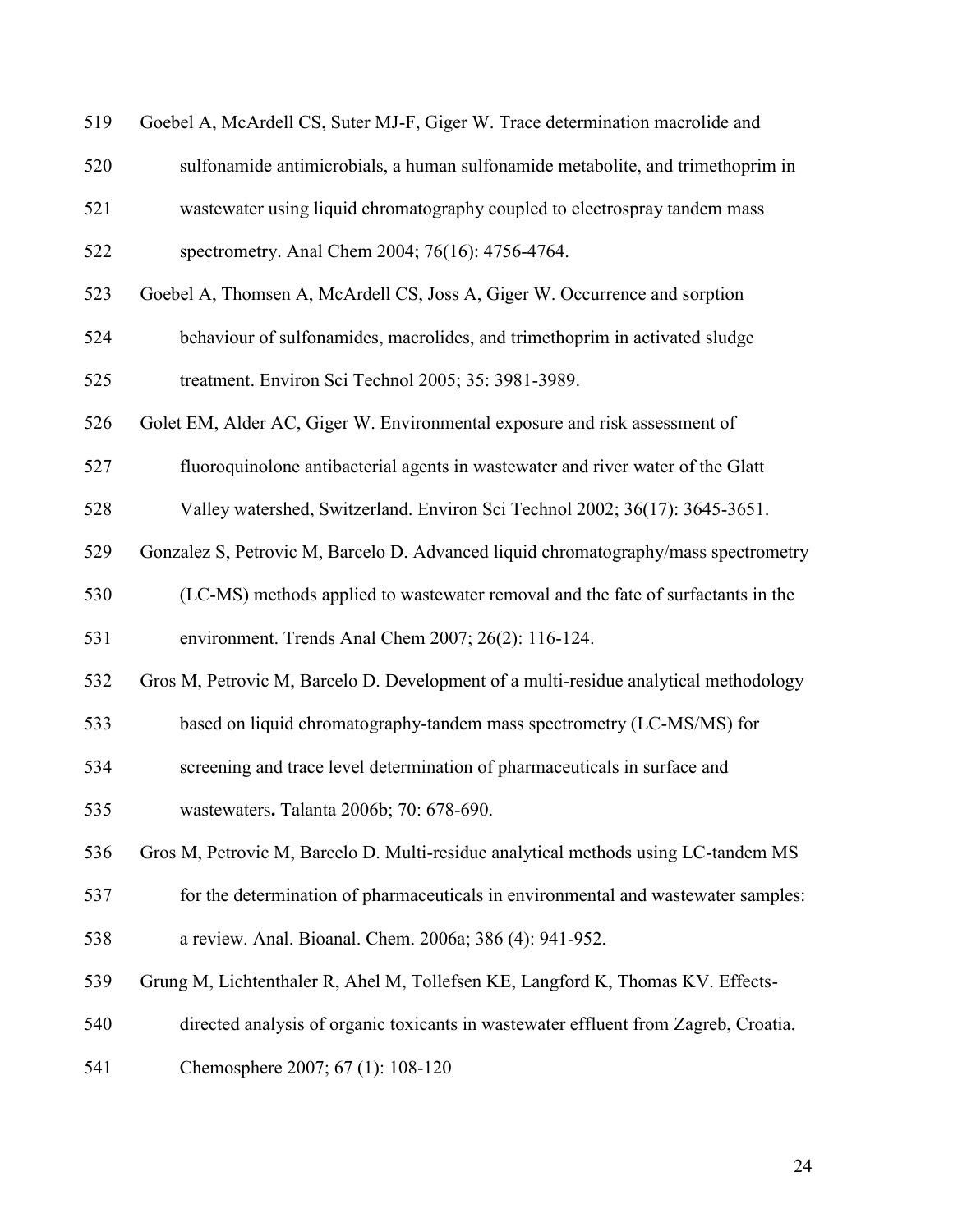- Jeličić I, Ahel M. Occurrence of phenazone analgesics and caffeine in Croatian municipal wastewaters. Fres Environ Bull 2003; 12: 46-50.
- Jobling S, Sheahan D, Osborne JA, Matthiessen P, Sumpter JP. Inhibition of testicular
- growth in rainbow trout (*Oncorhynchus mykiss*) exposed to estrogenic alkylphenolic
- chemicals. Environ Toxicol Chem 1996; 15:194-202.
- Kaštelan-Macan M, Ahel M, Horvat AJM., Jabucar D, Jovancic P. Water resources and
- waste water management in Bosnia and Herzegovina, Croatia and the State Union of Serbia and Montenegro. Wat Policy 2006; 9: 319-343.
- Knepper TP, Analysis and mass spectrometric characterisation of the insect repellent
- Bayrepel and its main metabolite Bayrepel.acid. J Chromatogr A 2004;1046: 159- 166.
- Kolpin DW, Furlong ET, Meyer MT, Thurman EM, Zaugg SD, Barber LB, Buxton HT.
- Pharmaceuticals, hormones, and other organic wastewater contaminants in US
- streams, 1999-2000: A national reconnaissance. Environ Sci Technol 2002; 36 (6):
- 1202-1211.
- Kveštak R, Terzic S, Ahel M**.** Input and distribution of alkylphenol polyethoxylates in a stratified estuary. Mar Chem 1994; 46: 89-100.
- Metcalfe CD, Koenig BG, Bennie DT, Servos M, Ternes TA, Hirsch R. Occurrence of
- neutral and acidic drugs in the effluents of Canadian sewage treatment plants.
- Environ. Toxicol Chem 2003; 22: 2872-2880.
- Meyer J, Bester K. Organphosphate flame retardants and plasticizers in wastewater treatment plants. J Environ Monit 2004; 6: 599-605.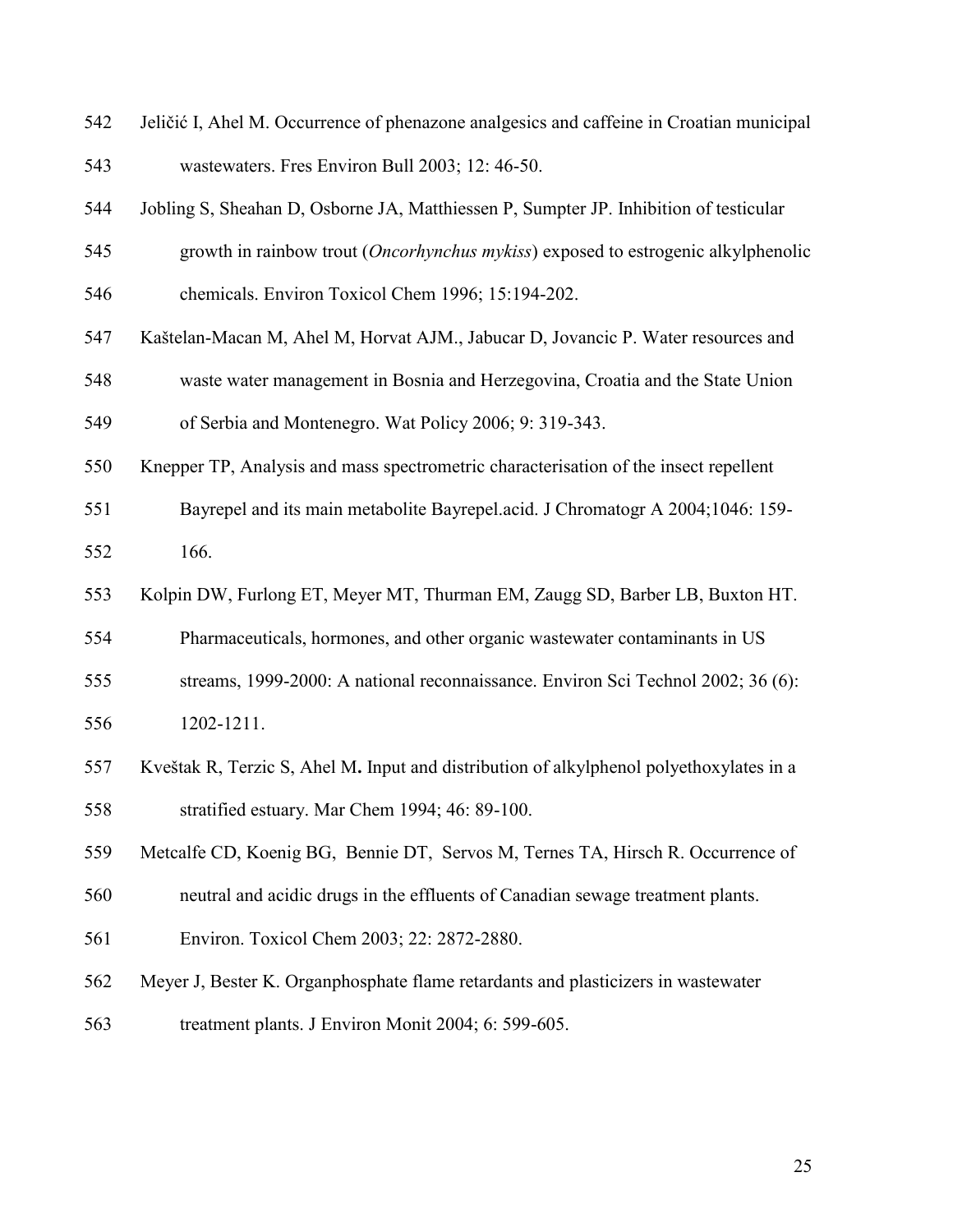| 564 | Mitjans D, Ventura F. Determination of fragrances at ng/L levels using CLSA and         |
|-----|-----------------------------------------------------------------------------------------|
| 565 | GC/MS detection. Wat Sci Technol 2005; 52 (10-11): 145-150.                             |
| 566 | Peschka M., Müller J., Knepper T P. Trends in pesticide transport into the River Rhine, |
| 567 | The Rhine. In: Knepper TP, editor . The Handbook of Environmental Chemistry,            |
| 568 | Water Pollution, Springer-Verlag, Berlin Heidelberg, 2006a; 5(L):155-176.               |
| 569 | Peschka M, Eubeler JP, Knepper TP. Occurrence and fate of barbiturates in the aquatic   |
| 570 | environment. Environ Sci Technol 2006b; 40 (23): 7200-7206.                             |
| 571 | Petrovic M., Barcelo D., Diaz A., Ventura F. Low nanogram per liter determination of    |
| 572 | halogenated nonylphenols, nonylphenol carboxylates, and their non-halogenated           |
| 573 | precursors in water and sludge by liquid chromatography electrospray tandem mass        |
| 574 | spectrometry. J Am Soc Mass Spectrom 2003; 14: 516-527.                                 |
| 575 | Reemtsma T, Weiss S, Mueller J, Petrovic M, Gonzalez S, Barcelo D, Ventura F,           |
| 576 | Knepper TP. Polar pollutants entry into the water cycle by municipal wastewater: a      |
| 577 | European perspective. Environ Sci Technol 2006; 40: 5451-5458.                          |
| 578 | Richardson SD, Water analysis: Emerging contaminants and current issues. Anal Chem      |
| 579 | 2007; 79(12): 4295-4323.                                                                |
| 580 | Senta I, Terzic S, Ahel M. Simultaneous determination of sulfonamide, fluoroquinolone   |
| 581 | and macrolide antimicrobials in wastewate using solid-phase extraction and liquid       |
| 582 | chromatography/tandem mass spectrometry (LC/MS/MS). In: Barcelo D., Petrovic            |
| 583 | M, editors. 1st EMCO Workshop on Analysis and Removal of Contaminants from              |
| 584 | Wastewaters for the Implementation of the Water Framework Directive (WFD), 20-          |
| 585 | 21 October 2005; Dubrovnik, Croatia, 2005; 87.                                          |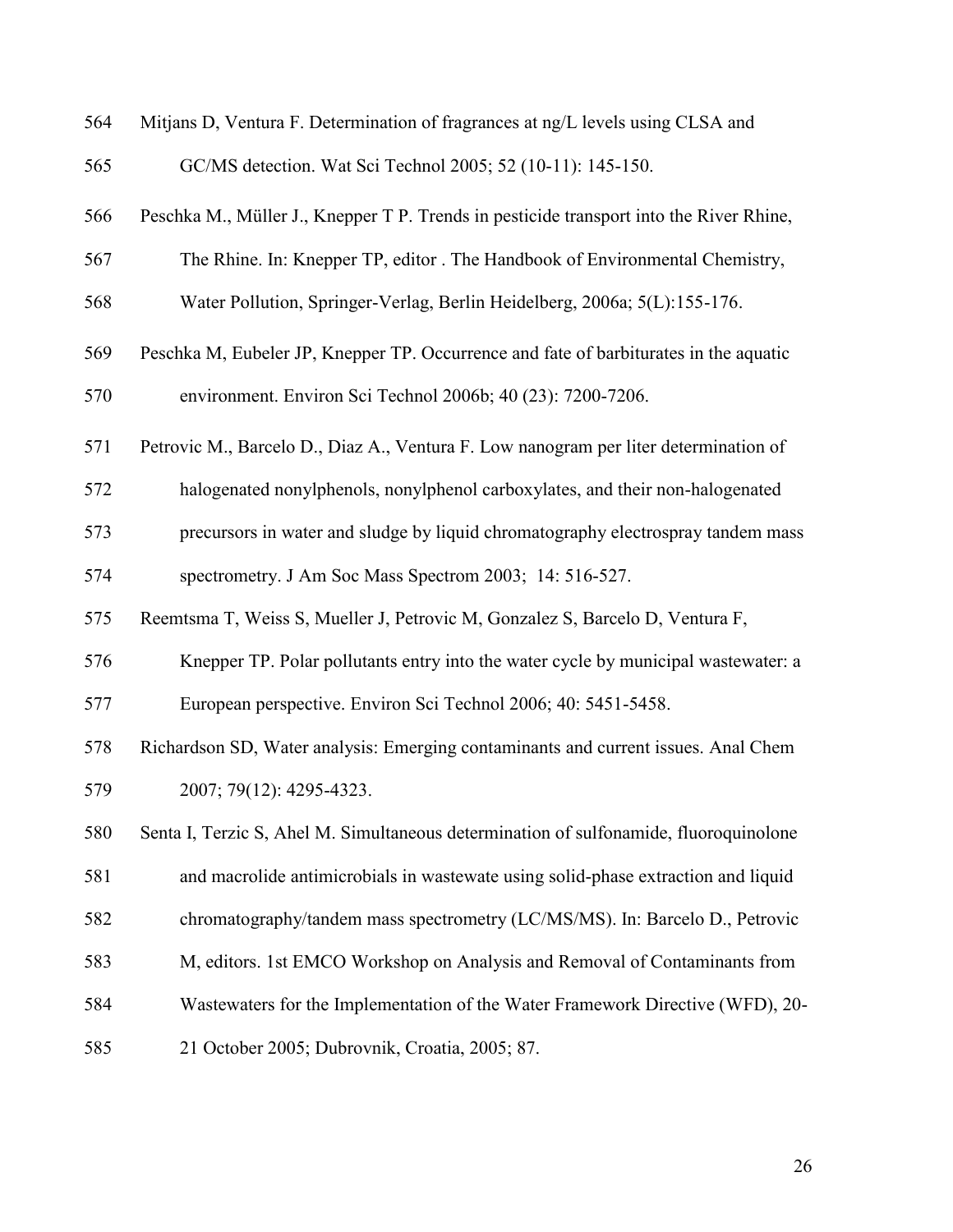| 586 | Servos, MR, Review of the aquatic toxicity, estrogenic responses and bioaccumulation of |
|-----|-----------------------------------------------------------------------------------------|
| 587 | alkylphenols and alkylphenol polyethoxylates. Wat Quality Res J Can 1999; 34(1):        |
| 588 | 123-177.                                                                                |

- Ternes TA. Occurrence of drugs in German sewage treatment plants and rivers. Water Res 1998; 32(11): 3245-3260.
- Terzic S, Ahel M. Organic contaminants in Croatian municipal wastewaters. Arh Hig. Rada Toksikol 2006; 57:297-307.
- Vanderford BJ, Snyder SA, Analysis of pharmaceuticals in water by isotope dilution
- liquid chromatography/tandem mass spectrometry. Environ Sci Technol 2006; 40: 7312-7320.
- Zuccato E, Castiglioni S, Fanelli R, Reitano G, Bagnati R, Chiabrando C, Pomati F,
- Rossetti C, Calamari D. Pharmaceuticals in the environment in Italy: causes,
- occurrence, effects and control. Environ Sci Poll Res 2006; 13(1):15-21.
-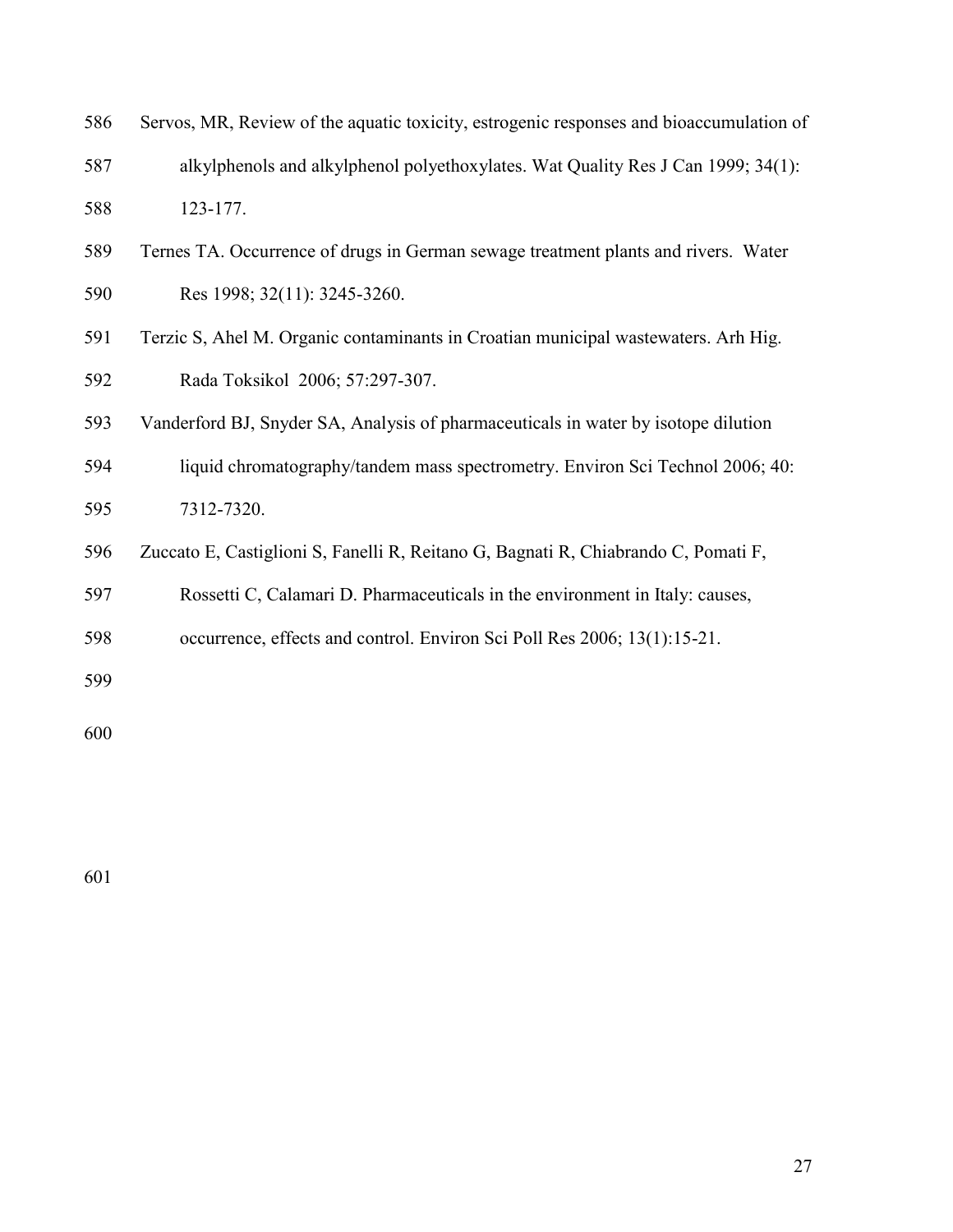# 602<br>603

## Table 1. List of sampling sites and types of samples analysed

| N <sub>0</sub>  | <b>Sampling site</b>                                              | <b>Type of</b><br><b>WW</b> | <b>WWT</b>      | Sample analyzed                                               |  |  |  |
|-----------------|-------------------------------------------------------------------|-----------------------------|-----------------|---------------------------------------------------------------|--|--|--|
|                 | <b>Bosnia and Herzegovina</b>                                     |                             |                 |                                                               |  |  |  |
|                 | Sarajevo -main sewer                                              | Municipal                   | No              | Raw water                                                     |  |  |  |
| $\overline{2}$  | Pharmaceutical industry Bosnalijek, Sarajevo                      | Industrial                  | $\overline{No}$ | Raw water                                                     |  |  |  |
| 3               | Tannery KTK, Visoko                                               | Industrial                  | No              | Raw water                                                     |  |  |  |
| $\overline{4}$  | Textile industry Viteks, Visoko                                   | Industrial                  | No              | Raw water                                                     |  |  |  |
| 5               | Main sewer of the iron smelter, Zenica                            | Industrial                  | No              | Raw water                                                     |  |  |  |
| 6               | Cellulose production Natron, Maglaj                               | Industrial                  | No              | Raw water                                                     |  |  |  |
| Croatia         |                                                                   |                             |                 |                                                               |  |  |  |
| 7               | Velika Gorica                                                     | Municipal                   | Yes             | 1) Raw water; 2) Primary effluent; 3)<br>Secondary effluent   |  |  |  |
| 8               | Bjelovar                                                          | Municipal                   | Yes             | 1) Raw water; 2) Secondary effluent                           |  |  |  |
| $\overline{9}$  | Cakovec                                                           | Municipal                   | Yes             | 1) Raw water; 2) Secondary effluent                           |  |  |  |
| $\overline{10}$ | Varazdin                                                          | Municipal                   | Yes             | 1) Raw water; 2) Secondary effluent                           |  |  |  |
| $\overline{11}$ | Vinkovci                                                          | Municipal                   | Yes             | 1) Raw water; 2) Secondary effluent                           |  |  |  |
| $\overline{12}$ | Pula                                                              | Municipal                   | Yes             | 1) Raw water; 2) Primary effluent                             |  |  |  |
| 13              | Rijeka                                                            | Municipal                   | Yes             | 1) Raw water; 2) after mechanical<br>treatment                |  |  |  |
| 14              | Split                                                             | Municipal                   | Yes             | 1) Raw water; 2) after mechanical<br>treatment                |  |  |  |
| 15              | Split – sewer center                                              | Municipal                   | No              | Raw water                                                     |  |  |  |
| 16              | Zagreb                                                            | Municipal                   | Yes             | Raw water                                                     |  |  |  |
| $\overline{17}$ | Novi Zagreb                                                       | Municipal                   | No              | Raw water                                                     |  |  |  |
| 18              | Karlovac                                                          | Municipal                   | N <sub>o</sub>  | Raw water                                                     |  |  |  |
| $\overline{19}$ | Sisak                                                             | Municipal                   | No              | Raw water                                                     |  |  |  |
| $\overline{20}$ | Osijek                                                            | Municipal                   | Yes             | Raw water                                                     |  |  |  |
| 21              | Belišće                                                           | Municipal                   | No              | Raw water                                                     |  |  |  |
| $\overline{22}$ | Zadar                                                             | Municipal                   | No              | Raw water                                                     |  |  |  |
| 23              | Slavonski Brod                                                    | Municipal                   | N <sub>o</sub>  | Raw water                                                     |  |  |  |
| <b>Serbia</b>   |                                                                   |                             |                 |                                                               |  |  |  |
| 24              | Belgrade-sewer center                                             | Municipal                   | No              | Raw water                                                     |  |  |  |
| $\overline{25}$ | Dishes factory, METALAC, Gornji Milanovac                         | Industrial                  | Yes             | Raw water                                                     |  |  |  |
| 26              | Pulp and paper factory, UMKA, umka                                | Industrial                  | Yes             | 1) before WWT<br>2) after WWT                                 |  |  |  |
| 27              | Factory of herbicides, FITOFARMACIJA,<br>Zemun                    | Industrial                  | N <sub>0</sub>  | After washing of machines and reactors<br>and after recycling |  |  |  |
| 28              | Pharmaceutical Industry GALENIKA, Zemun                           | Industrial                  | Yes             | 1) before WWT<br>2) after WWT                                 |  |  |  |
| 29              | Public Railway Transport Enterprise, Washing<br>Center, Belgrade, | Technical                   | No              | Washing effluent                                              |  |  |  |
| 604             | WWT-waste water treatment                                         |                             |                 |                                                               |  |  |  |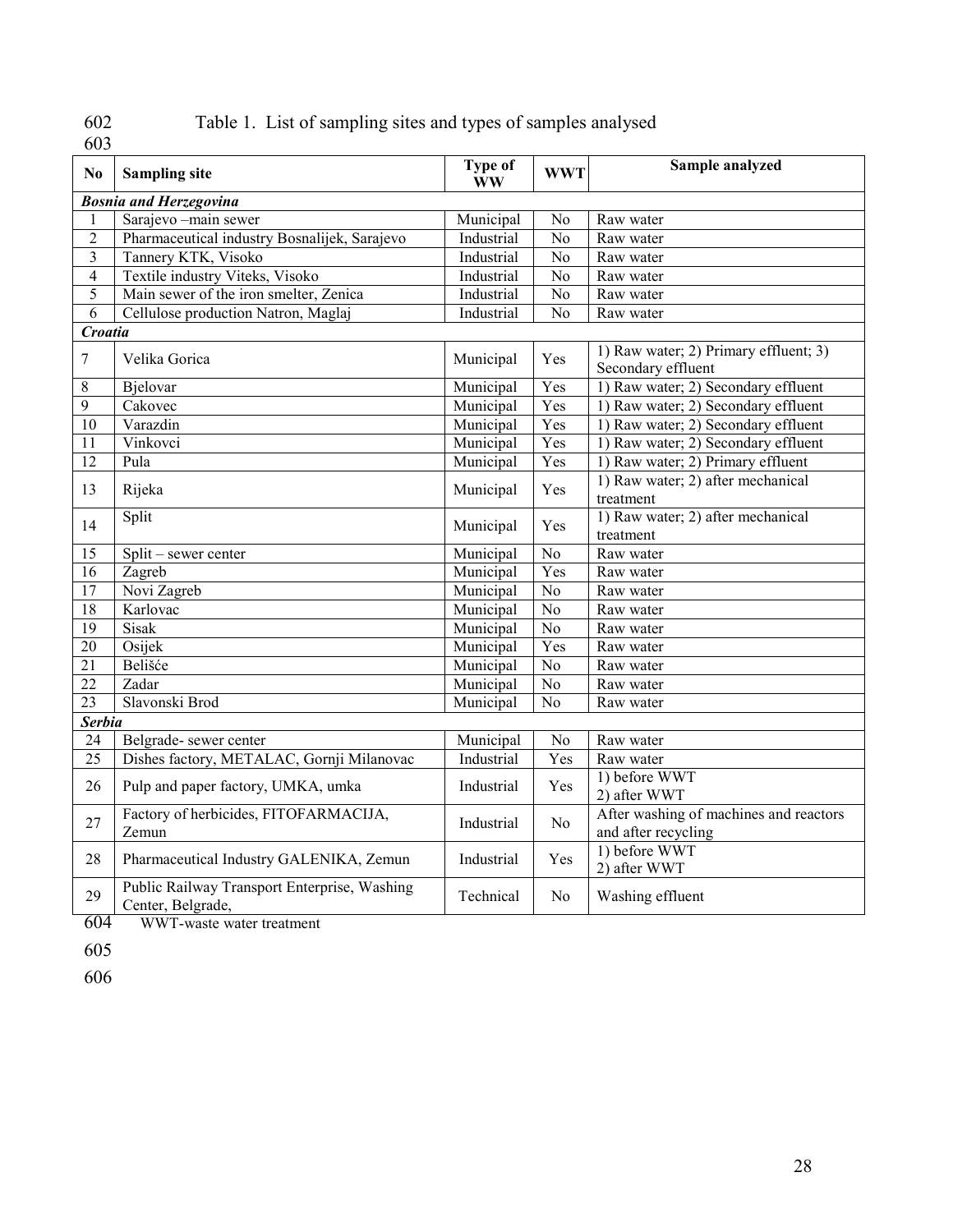| Target compounds       | Acronym            | Analytical<br>technique | References                |  |
|------------------------|--------------------|-------------------------|---------------------------|--|
| Acetaminophen          | <b>ACE</b>         | LC/MS/MS                | Gros et al., 2006b        |  |
| Acetyl cedrene         | <b>AC</b>          | GC/MS                   | Mitjans and Ventura, 2005 |  |
| Amberonne              | AMB                | GC/MS                   | Mitjans and Ventura, 2005 |  |
| Aprobarbital           | AB                 | GC/MS                   | Peschka et al., 2006b     |  |
| Atenolol               | ATE                | LC/MS/MS                | Gros et al., 2006b        |  |
| Atrazin                | <b>ATR</b>         | GC/MS                   | Peschka et al., 2006a     |  |
| Atrazin-desethyl       | <b>DEA</b>         | GC/MS                   | Peschka et al., 2006a     |  |
| Atrazin-desisopropyl   | DIA.               | GC/MS                   | Peschka et al., 2006a     |  |
| Azithromycin           | AZI                | LC/MS/MS                | Senta et al., 2007        |  |
| Bayrepel               | <b>BAY</b>         | GC/MS                   | Knepper, 2004             |  |
| Bezafibrate            | <b>BEZ</b>         | LC/MS/MS                | Gros et al., 2006b        |  |
| Bisphenol A            | <b>BPA</b>         | LC/MS/MS                | Petrovic et al., 2003     |  |
| <b>Bultalbital</b>     | <b>BB</b>          | GC/MS                   | Peschka et al., 2006b     |  |
| Carbamazepine          | <b>CARB</b>        | LC/MS/MS                | Gros et al., 2006b        |  |
| Clofibric acid         | <b>CLO</b>         | LC/MS/MS                | Gros et al., 2006b        |  |
| Ciprofloxacin          | <b>CIP</b>         | LC/MS/MS                | Senta et al., 2007        |  |
| Diclofenac             | <b>DCF</b>         | LC/MS/MS                | Gros et al., 2006b        |  |
| Dimethoat              | <b>DIM</b>         | GC/MS                   | Peschka et al., 2006a     |  |
| Enrofloxacin           | <b>ENR</b>         | LC/MS/MS                | Senta et al., 2007        |  |
| Epoxiconazole          | <b>EPO</b>         | GC/MS                   | Peschka et al., 2006a     |  |
| Erythromycin           | ERY                | LC/MS/MS                | Senta et al., 2007        |  |
| Famotidine             | FAM                | LC/MS/MS                | Gros et al., 2006b        |  |
| Fluoxetine             | <b>FLU</b>         | LC/MS/MS                | Gros et al., 2006b        |  |
| Galaxolide             | <b>HHCB</b>        | GC/MS                   | Mitjans and Ventura, 2005 |  |
| Gemfibrozil            | <b>GEM</b>         | LC/MS/MS                | Gros et al., 2006b        |  |
| Hexobarbital           | HB                 | GC/MS                   | Peschka et al., 2006b     |  |
| <b>HHCB</b> Lactone    | <b>HHCBL</b>       | GC/MS                   | Mitjans and Ventura, 2005 |  |
| Ibuprofen              | <b>IBU</b>         | LC/MS/MS                | Gros et al., 2006b        |  |
| Indomethacine          | <b>IND</b>         | LC/MS/MS                | Gros et al., 2006b        |  |
| Josamycin              | <b>JOS</b>         | LC/MS/MS                | Senta et al., 2007        |  |
| Ketoprofen             | <b>KET</b>         | LC/MS/MS                | Gros et al., 2006b        |  |
| Lansoprazole           | <b>LANS</b>        | LC/MS/MS                | Gros et al., 2006b        |  |
| Linear alkylbenzene    | LAS                | LC/MS/MS                | Di Corcia et al., 1999    |  |
| sulfonates             |                    |                         |                           |  |
| Loratidine             | LOR                | LC/MS/MS                | Gros et al., 2006b        |  |
| Mefenamic acid         | <b>MFA</b>         | LC/MS/MS                | Gros et al., 2006b        |  |
| Metamitron             | MTM                | GC/MS                   | Peschka et al., 2006a     |  |
| Metoprolol             | <b>MTP</b>         | LC/MS/MS                | Gros et al., 2006b        |  |
| Mevastatin             | <b>MEV</b>         | LC/MS/MS                | Gros et al., 2006b        |  |
| Musk Xylene            | MX                 | GC/MS                   | Mitjans and Ventura, 2005 |  |
| N-diethyl-m-toluamide  | <b>DEET</b>        | GC/MS                   | Knepper, 2004             |  |
| Naproxen               | <b>NAP</b>         | LC/MS/MS                | Gros et al., 2006b        |  |
| Nonylphenol            | NP                 | LC/MS/MS                | Petrovic et al., 2003     |  |
| Nonylphenol            | <b>NPEO</b>        | HPLC; LC/MS             | Ahel et al., 2000         |  |
| ethoxylates            |                    |                         |                           |  |
| Nonylphenoxy<br>acetic | NP1EC              | LC/MS/MS                | Petrovic et al., 2003     |  |
| acid                   |                    |                         |                           |  |
| Nonylphenoxyethoxy     | NP <sub>2</sub> EC | LC/MS/MS                | Petrovic et al., 2003     |  |
| acetic acid            |                    |                         |                           |  |
| Norfloxacin            | <b>NOR</b>         | LC/MS/MS                | Senta et al., 2007        |  |
| Octylphenol            | <b>OP</b>          | LC/MS/MS                | Petrovic et al., 2003     |  |

607 Table 2. List of contaminants analysed and analytical methods used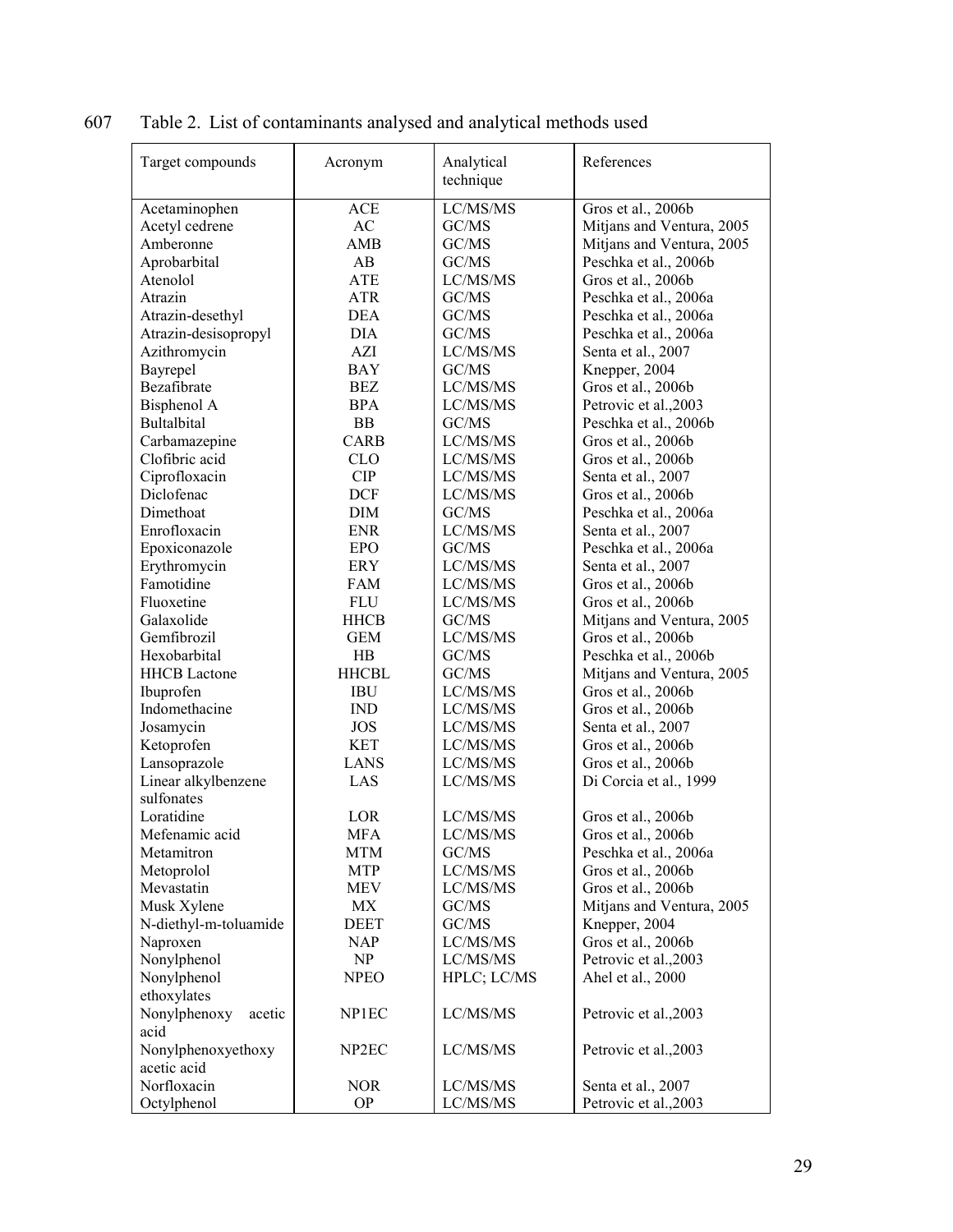| Octylphenoxy acetic   | <b>OP1EC</b>             | LC/MS/MS       | Petrovic et al., 2003     |
|-----------------------|--------------------------|----------------|---------------------------|
| acid                  |                          |                |                           |
| Ofloxacin             | <b>OFL</b>               | LC/MS/MS       | Gros et al., 2006b        |
| Paroxetine            | PAR                      | LC/MS/MS       | Gros et al., 2006b        |
| Pentobarbital         | <b>PB</b>                | GC/MS          | Peschka et al., 2006b     |
| Picolinafen           | <b>PIC</b>               | GC/MS          | Peschka et al., 2006a     |
| Prapranolol           | <b>PROP</b>              | LC/MS/MS       | Gros et al., 2006b        |
| Pravastatin           | <b>PRAV</b>              | LC/MS/MS       | Gros et al., 2006b        |
| Propiconazole         | <b>PCZ</b>               | GC/MS          | Peschka et al., 2006a     |
| Propyphenazone        | <b>PRO</b>               | LC/MS/MS       | Gros et al., 2006b        |
| Ranitidine            | <b>RAN</b>               | LC/MS/MS       | Gros et al., 2006b        |
| Roxithromycin         | <b>ROX</b>               | LC/MS/MS       | Senta et al., 2007        |
| Secobarbital          | SB                       | GC/MS          | Peschka et al., 2006b     |
| Simazin               | <b>SIM</b>               | GC/MS          | Peschka et al., 2006a     |
| Sotalol               | SOT                      | LC/MS/MS       | Gros et al., 2006b        |
| Sulfadiazine          | <b>SDZ</b>               | LC/MS/MS       | Senta et al., 2007        |
| Sulfamerazine         | <b>SMR</b>               | LC/MS/MS       | Senta et al., 2007        |
| Sulfamethazine        | SMZ                      | LC/MS/MS       | Senta et al., 2007        |
| Sulfamethoxazole      | <b>SMX</b>               | LC/MS/MS       | Senta et al., 2007        |
| Sulfapyridine         | <b>SPY</b>               | LC/MS/MS       | Senta et al., 2007        |
| Sulfathiazole         | <b>STZ</b>               | LC/MS/MS       | Senta et al., 2007        |
|                       |                          |                |                           |
| Tebuconazole          | <b>TEB</b><br><b>TBN</b> | GC/MS<br>GC/MS | Peschka et al., 2006a     |
| Terbutryn             |                          |                | Peschka et al., 2006a     |
| Terbutylazin          | TBA                      | GC/MS          | Peschka et al., 2006a     |
| Terbutylazin-desethyl | DET                      | GC/MS          | Peschka et al., 2006a     |
| Tonalide              | <b>AHTN</b>              | GC/MS          | Mitjans and Ventura, 2005 |
| Traseolide            | <b>TRA</b>               | GC/MS          | Mitjans and Ventura, 2005 |
| Trimethoprim          | <b>TMP</b>               | LC/MS/MS       | Senta et al., 2007        |
| Tris-2-chloroethyl    | <b>TCEP</b>              | GC/MS          | Meyer and Bester, 2004    |
| phosphate             |                          |                |                           |
| Tris-2-chloropropyl   | <b>TCPP</b>              | GC/MS          | Meyer and Bester, 2004    |
| phosphate             |                          |                |                           |

608

609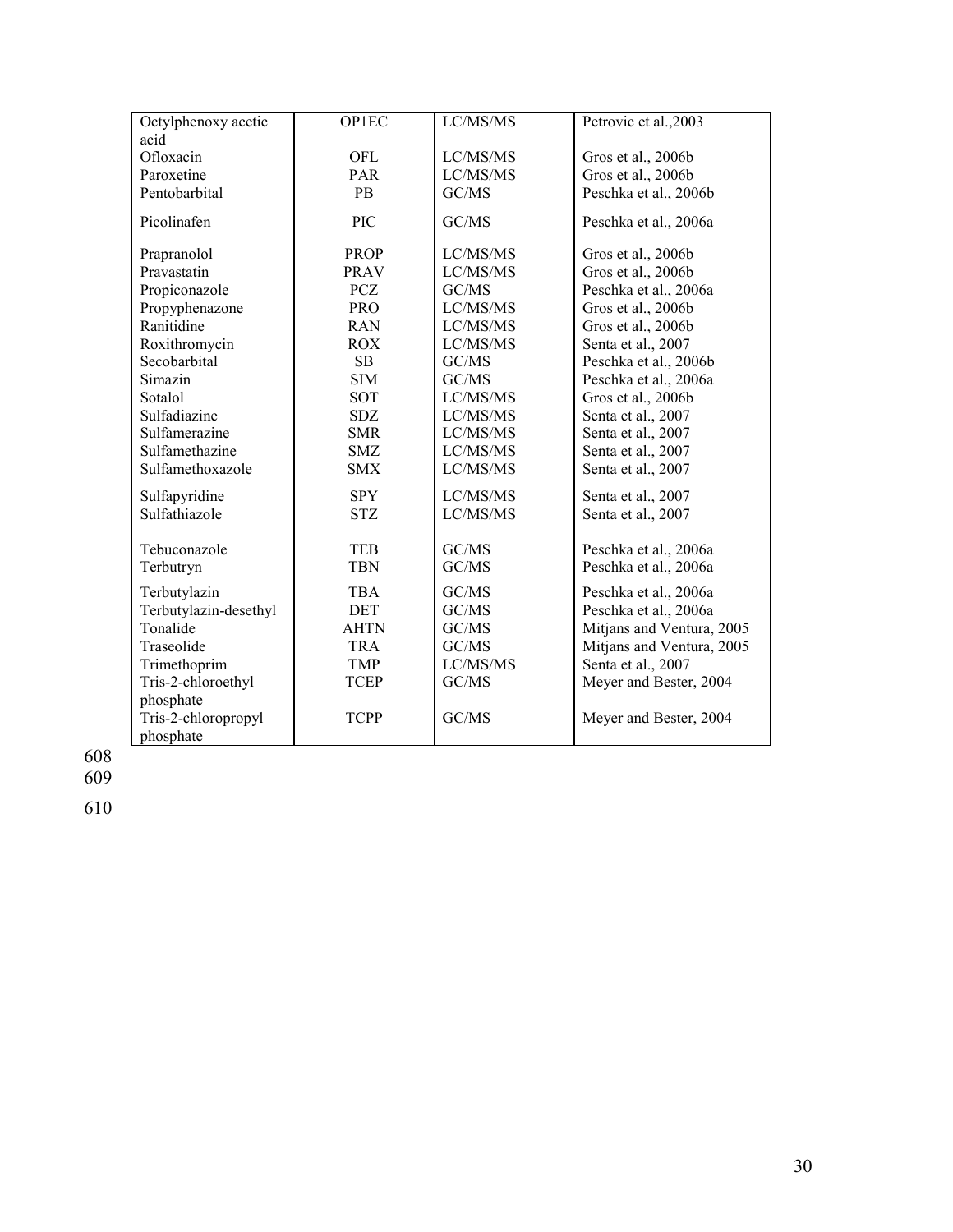611 Table 3. List of contaminants analysed and their concentration ranges in raw municipal was tewaters ( $n=24$  for surfactants, pesticides, repellents and flame retardants and

612 wastewaters (n=24 for surfactants, pesticides, repellents and flame retardants and pharmaceuticals except barbiturates;  $n = 17$  for barbiturates;  $n = 18$  for fragrances).

pharmaceuticals except barbiturates;  $n= 17$  for barbiturates;  $n = 18$  for fragrances).

| <b>Compound class</b>                 | Analyte              | <b>LOD</b><br>$(\mu g/l)$ | N <sub>0</sub><br>positive<br>samples | Conc.<br>range<br>$(\mu g/l)$ | Mean value $(\mu g/l)^*$ |
|---------------------------------------|----------------------|---------------------------|---------------------------------------|-------------------------------|--------------------------|
| <b>PHARMACEUTICALS</b>                |                      |                           |                                       |                               |                          |
| <b>Antimicrobials</b><br>Sulfonamides | <b>TMP</b>           | 0.012                     | 24                                    | 0.035-2.55                    | 0.781                    |
|                                       | SDZ                  | 0.001                     | 24                                    | bld-0.132                     | 0.026                    |
|                                       | $\operatorname{STZ}$ | 0.001                     | $\mathfrak{Z}$                        | bld-0.004                     | 0.002                    |
|                                       | <b>SPY</b>           | 0.004                     | 22                                    | bld-0.931                     | 0.339                    |
|                                       | <b>SMR</b>           | 0.001                     | $\overline{4}$                        | bld-0.020                     | 0.006                    |
|                                       | <b>SMZ</b>           | 0.002                     | 11                                    | bld - 0.186                   | 0.047                    |
|                                       | <b>SMX</b>           | 0.001                     | 24                                    | $0.019 - 11.6$                | 1.18                     |
|                                       | <b>ERY</b>           | 0.001                     | 24                                    | $0.024 -$<br>0.420            | 0.134                    |
|                                       | AZI                  | 0.002                     | 24                                    | $0.006 - 1.14$                | 0.456                    |
|                                       | <b>JOS</b>           | 0.008                     | $\overline{4}$                        | bld-0.016                     | 0.013                    |
|                                       | <b>ROX</b>           | 0.001                     | 3                                     | bld-0.050                     | 0.031                    |
| Fluoroquinolones                      | <b>NOR</b>           | 0.003                     | 23                                    | 0.016-2.94                    | 0.976                    |
|                                       | CIP                  | 0.007                     | 21                                    | bld-2.61                      | 0.405                    |
|                                       | <b>ENR</b>           | 0.002                     | $\,$ 8 $\,$                           | bld-0.018                     | 0.012                    |
|                                       | OFL                  | 0.042                     | $\boldsymbol{0}$                      | bld                           |                          |
| Analgesics and                        | <b>KET</b>           | 0.028                     | 19                                    | bld-1.52                      | 0.561                    |
| antiinflammatories                    | <b>NAP</b>           | 0.009                     | 22                                    | bld-1.55                      | 0.335                    |
|                                       | <b>IBU</b>           | 0.012                     | 23                                    | bld-11.9                      | 3.20                     |
|                                       | IND                  | 0.007                     | 3                                     | bld-0.240                     | 0.177                    |
|                                       | <b>DCF</b>           | 0.010                     | 24                                    | 0.050-4.20                    | 0.859                    |
|                                       | <b>MFA</b>           | 0.003                     | 9                                     | bld-0.120                     | 0.053                    |
|                                       | <b>PRO</b>           | 0.007                     | 12                                    | bld-0.461                     | 0.083                    |
| Psychiatric drugs                     | <b>CARB</b>          | 0.018                     | 24                                    | $0.120 - 1.55$                | 0.419                    |
|                                       | <b>FLU</b>           | 0.035                     | $\boldsymbol{0}$                      | bld                           | -                        |
|                                       | <b>PAR</b>           | 0.006                     | $\boldsymbol{0}$                      | bld                           |                          |
| Antiulcer agent                       | <b>LANS</b>          | 0.014                     | $\boldsymbol{0}$                      | bld                           |                          |
| Histamine H1 and H2                   | LOR                  | 0.004                     | $\boldsymbol{0}$                      | bld                           |                          |
|                                       | <b>FAM</b>           | 0.012                     | $\mathfrak 3$                         | Bld-0.12                      | 0.059                    |
| receptor agonists                     | <b>RAN</b>           | 0.024                     | $\mathfrak{Z}$                        | bld-0.758                     | 0.253                    |
|                                       | <b>ATE</b>           | 0.042                     | 23                                    | bld -7.56                     | 1.88                     |
| $\beta$ -blockers                     | SOT                  | 0.029                     |                                       | bld -1.08                     | 0.221                    |
|                                       | <b>MTP</b>           | 0.012                     | 13                                    |                               | 0.953                    |
|                                       |                      |                           | 5                                     | bld -4.68                     |                          |
|                                       | <b>PROP</b>          | 0.012                     | 5                                     | bld -0.255                    | 0.132                    |
| Lipid regulator and                   | <b>CFA</b>           | 0.002                     | $\tau$                                | $bld - 0.110$                 | 0.057                    |
| cholesterol lowering                  | <b>GEM</b>           | 0.003                     | 23                                    | bld -1.70                     | 0.377                    |
| drugs                                 | BEZ                  | 0.009                     | 7                                     | $bld -0.260$                  | 0.065                    |
|                                       | <b>PRAV</b>          | 0.060                     | $\boldsymbol{0}$                      | $bld -1.17$                   |                          |
|                                       | <b>MEV</b>           | 0.018                     | $\boldsymbol{0}$                      | bld                           |                          |
| <b>Barbiturates</b>                   | AB                   | 0.080                     | $\boldsymbol{0}$                      | bld                           |                          |
|                                       | BB                   | 0.080                     | $\boldsymbol{0}$                      | bld                           |                          |
|                                       | HB                   | 0.080                     | $\boldsymbol{0}$                      | bld                           |                          |
|                                       | $\rm{PB}$            | 0.080                     | $\boldsymbol{0}$                      | bld                           |                          |
|                                       | ${\bf SB}$           | 0.080                     | $\boldsymbol{0}$                      | bld                           |                          |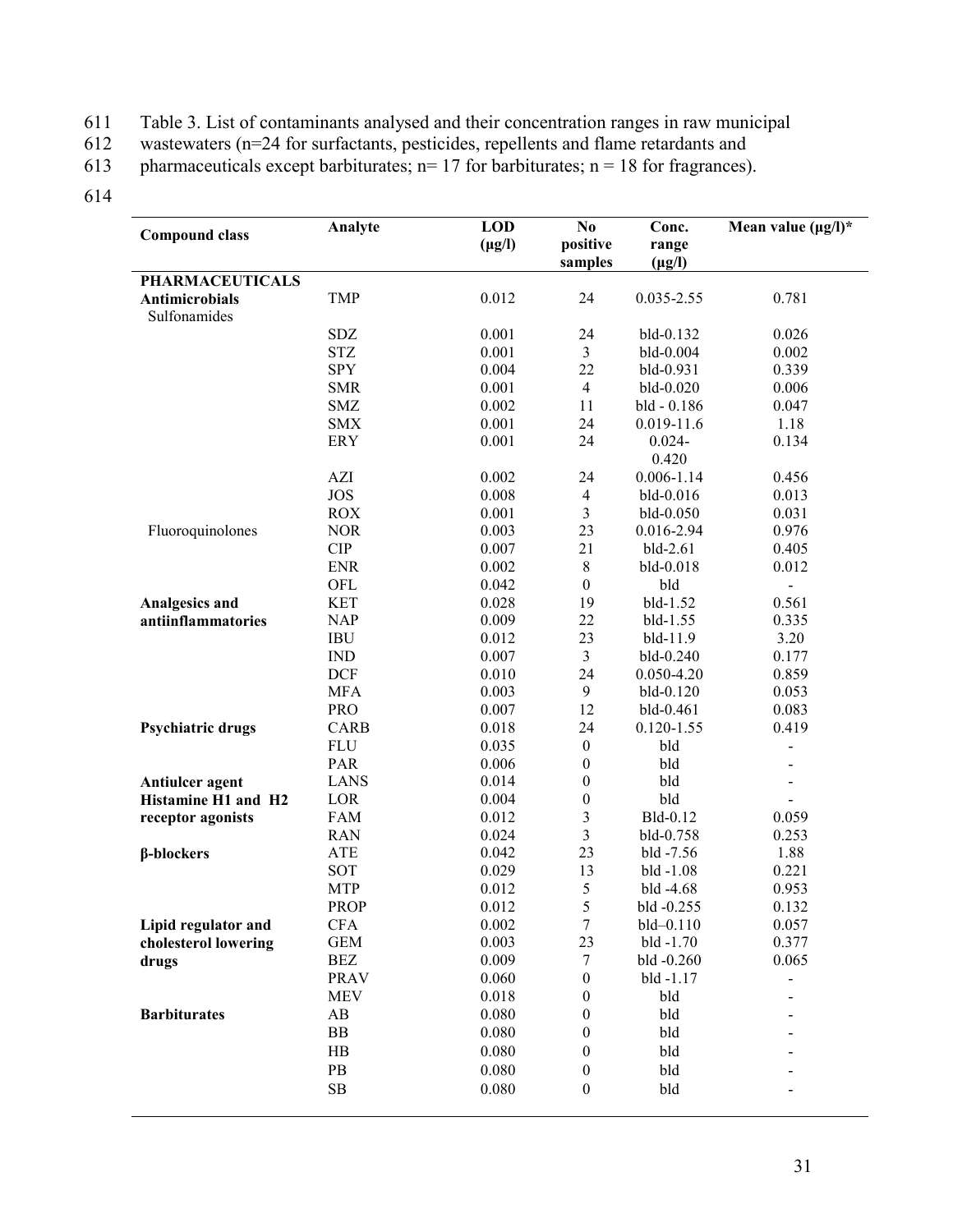| <b>SURFACTANTS</b>       | LAS               | 0.200 | 24               | 0.242-9450     | 2903  |
|--------------------------|-------------------|-------|------------------|----------------|-------|
|                          | <b>NPEO</b>       | 0.100 | 24               | 5-392          | 89    |
| <b>Metabolites</b>       | NP                | 0.069 | 24               | 0.460-4.40     | 1.66  |
|                          | <b>OP</b>         | 0.017 | 24               | bld-0.272      | 0.128 |
|                          | NP1EC             | 0.001 | 22               | bld-3.20       | 0.741 |
|                          | NP <sub>2EC</sub> | 0.001 | 17               | bld-4.37       | 0.586 |
|                          | OP1EC             | 0.002 | $\overline{4}$   | bld-0.107      | 0.050 |
| <b>PLASTICIZERS</b>      | <b>BPA</b>        | 0.013 | 22               | bld-2.06       | 0.510 |
| <b>PESTICIDES</b>        | <b>DIM</b>        | 0.080 | $\mathbf{1}$     | bld-0.80       |       |
|                          | <b>SIM</b>        | 0.080 | $\sqrt{2}$       | bld-0.50       | 0.3   |
|                          | <b>ATR</b>        | 0.080 | 9                | bld-28.0       | 3.3   |
|                          | <b>TBA</b>        | 0.080 | $\mathbf{1}$     | bld-0.10       |       |
|                          | <b>TBN</b>        | 0.080 | $\overline{c}$   | Bld-0.15       | 0.1   |
|                          | <b>MTM</b>        | 0.150 | $\boldsymbol{0}$ | bld            |       |
|                          | <b>PCZ</b>        | 0.080 | $\boldsymbol{0}$ | bld            |       |
|                          | <b>TEB</b>        | 0.080 | $\boldsymbol{0}$ | bld            |       |
|                          | <b>EPO</b>        | 0.080 | $\boldsymbol{0}$ | bld            |       |
|                          | PIC               | 0.080 | $\boldsymbol{0}$ | bld            |       |
| <b>Metabolites</b>       | <b>DEA</b>        | 0.100 | $\boldsymbol{0}$ | bld            |       |
|                          | <b>DIA</b>        | 0.100 | $\boldsymbol{0}$ | bld            |       |
|                          | <b>DET</b>        | 0.100 | $\boldsymbol{0}$ | bld            |       |
| <b>INSECT REPELLENTS</b> | <b>DEET</b>       | 0.080 | 16               | Bld-6.9        | 0.84  |
|                          | <b>BAY</b>        | 0.100 | 3                | Bld-2.2        | 1.3   |
| <b>FLAME RETARDANTS</b>  | <b>TCEP</b>       | 0.080 | 9                | Bld-0.5        | 0.19  |
|                          | <b>TCPP</b>       | 0.080 | 22               | Bld-2.5        | 0.46  |
| <b>FRAGRANCES</b>        |                   |       |                  |                |       |
| Polycyclic musks         | <b>HHCB</b>       | 0.006 | 18               | $0.03 - 2.67$  | 0.63  |
|                          | <b>AHTN</b>       | 0.007 | 17               | $0.052 - 0.86$ | 0.25  |
|                          | <b>HHCBL</b>      | 0.010 | 17               | bld-1.21       | 0.57  |
|                          | <b>TRA</b>        | 0.005 | 12               | bld-0.34       | 0.12  |
| <b>Nitro musks</b>       | MX                | 0.009 | 16               | bld-0.56       | 0.17  |
| Other fragrances         | AC                | 0.005 | 17               | bld-13.9       | 1.6   |
|                          | <b>AMB</b>        | 0.008 | 17               | bld-16.5       | 2.8   |

\*Mean value was calculated as an arithmetic mean of all values above a detection limit.  $615$ <br> $616$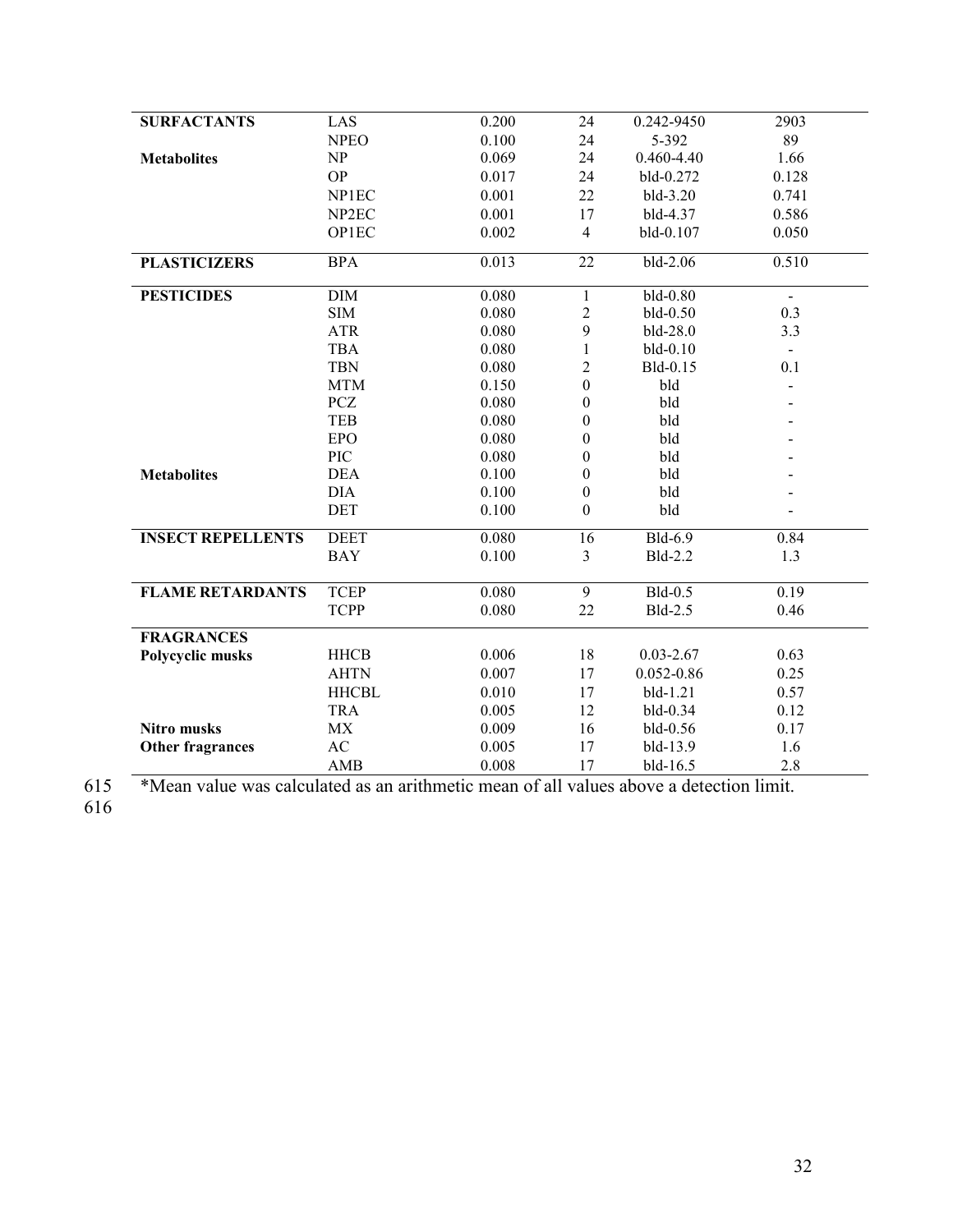- 
- Figure captions
- 
- Fig. 1 Map of the region with indicated sampling locations for wastewater monitoring campaigns in Bosnia and Herzegovina, Croatia and Serbia; Legend: municipal wastewaters (circles); industrial wastewaters (squares).
- Fig. 2 Frequency of detection for individual emerging contaminants (%). A) Pharmacueticals; B) Surfactants, fragrances, flame retardants, insect repellents and pesticides
- 626 Fig. 4 Concentration of different types of surfactants and surfactant-derived compounds<br>627 in several types of industrial waters in Bosnia and Herzegovina (see Table 1). in several types of industrial waters in Bosnia and Herzegovina (see Table 1).
- 
- Fig. 3 Occurrence of pharmaceuticals in wastewaters of pharmaceutical industries Galenika (Serbia) and Bosnalijek (Bosnia and Herzegovina)
- 
- Fig. 5. Occurrence and elimination efficiencies of pharmaceuticals in the municipal
- WWTP of the city of Čakovec (Croatia). A) October 2004; b) May 2005
- 
- 
- 
- 
- 
- 
- 
- 
- 
- 
- 
- 
-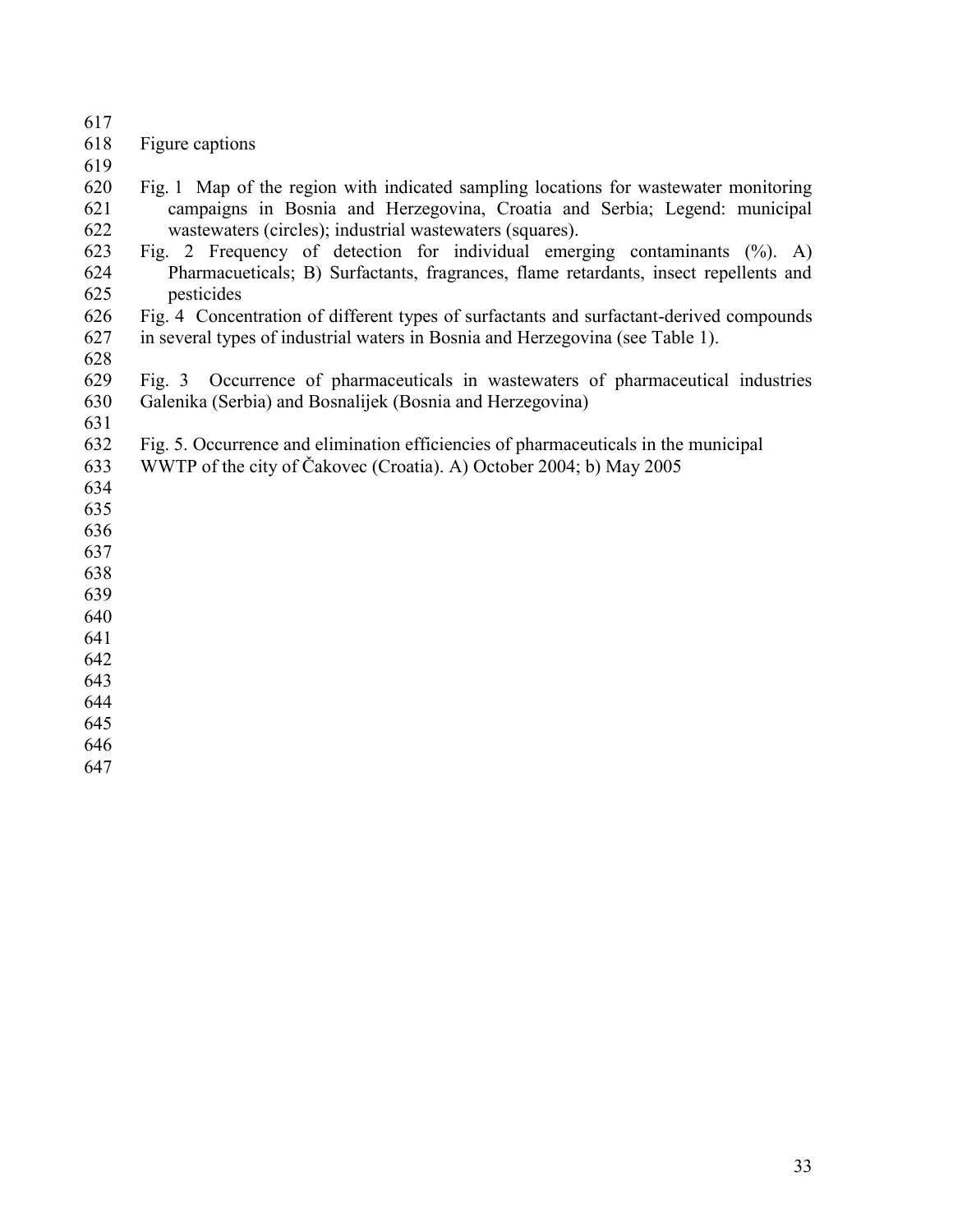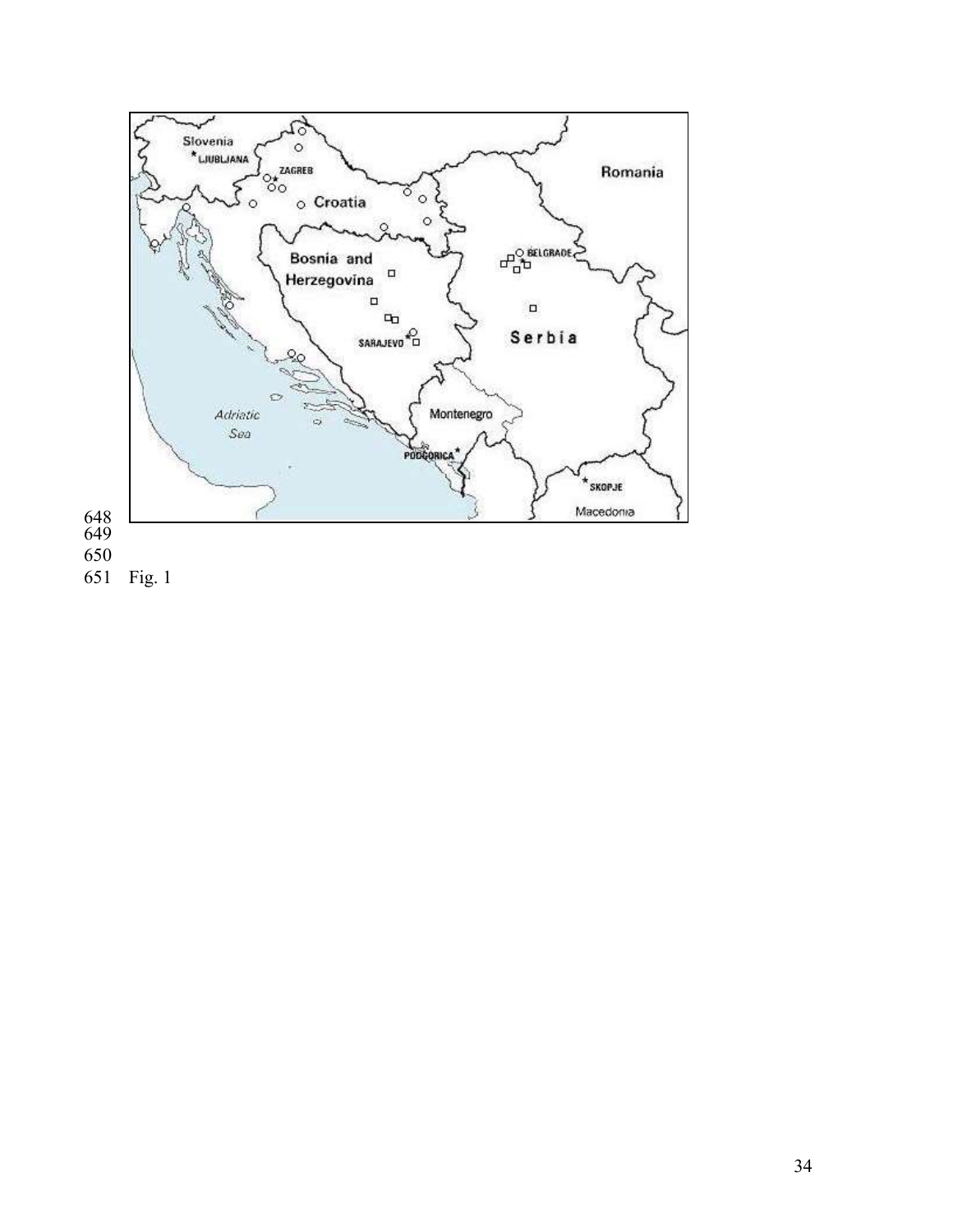



652 Fig. 2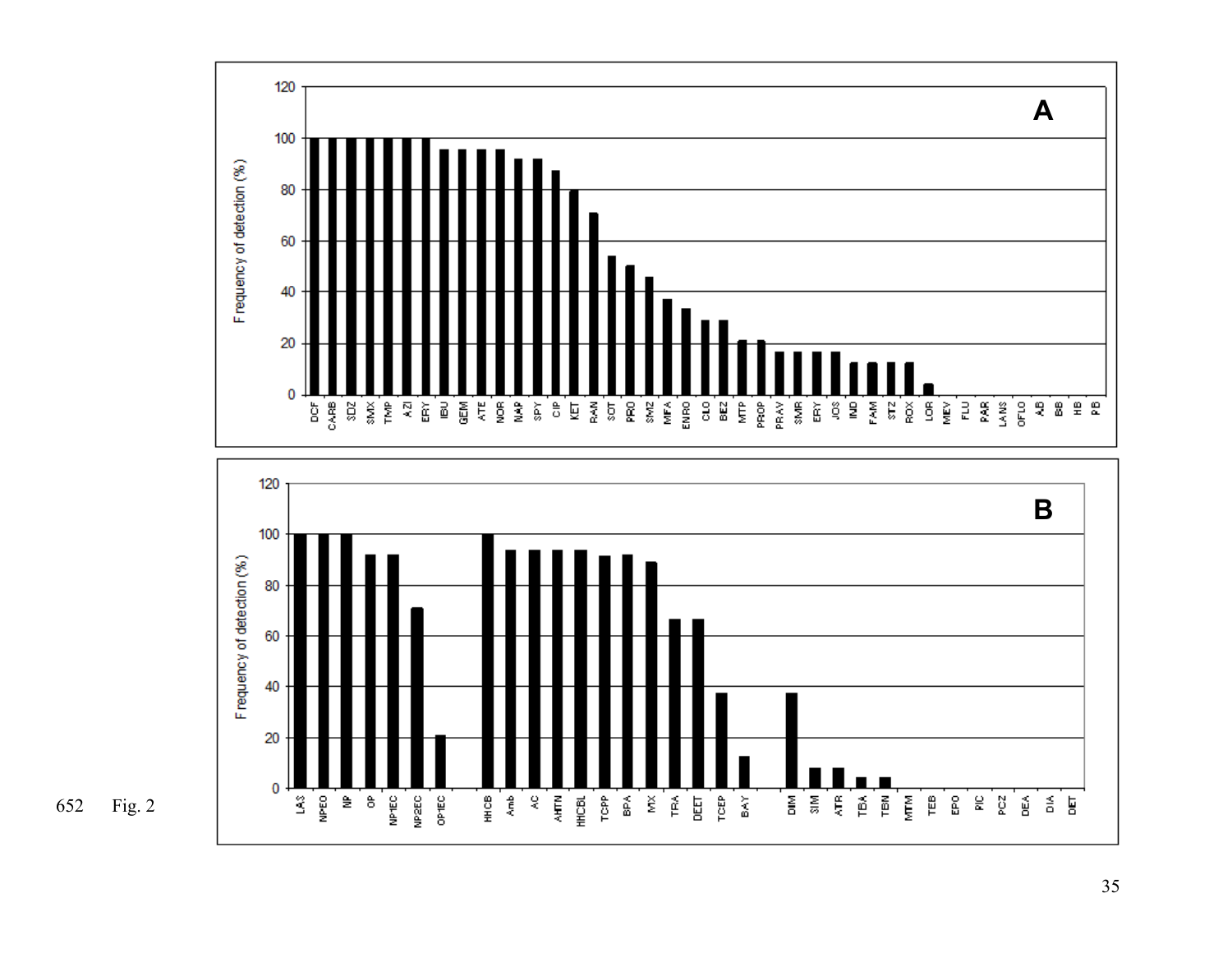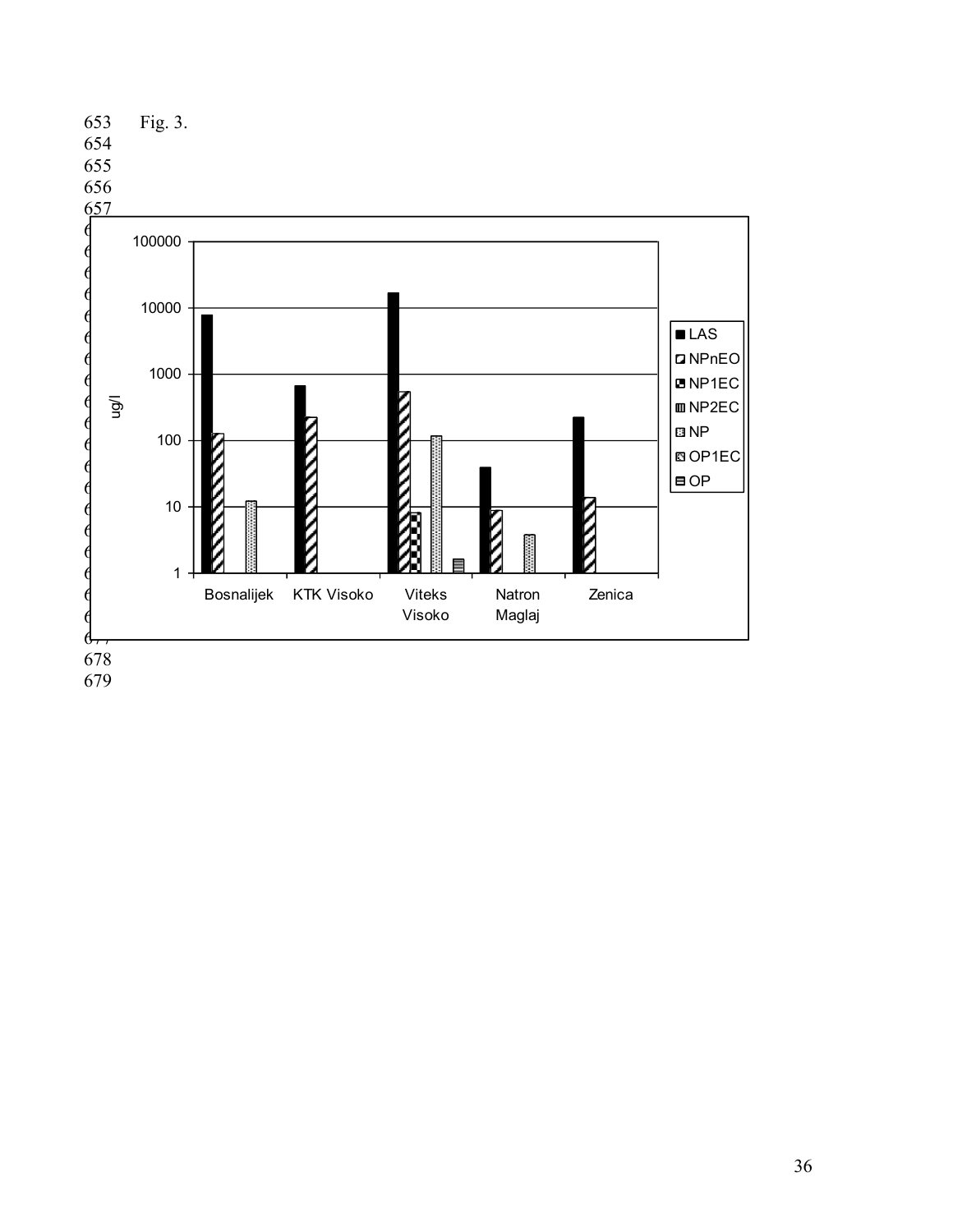